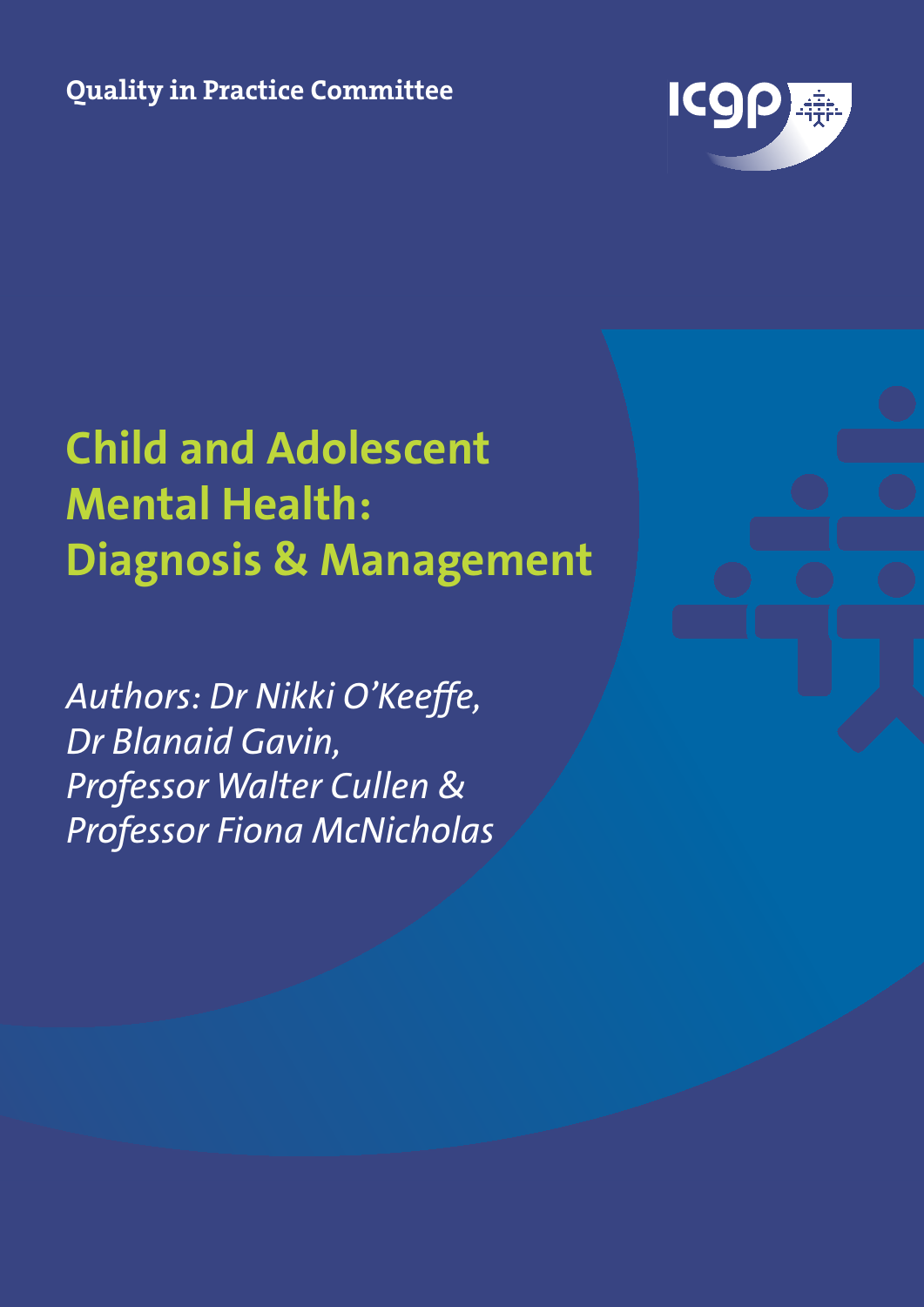Whilst every effort has been made by the Quality in Practice Committee to ensure the accuracy of the information and material contained in this document, errors or omissions may occur in the content. This guidance represents the view of the ICGP which was arrived at after careful consideration of the evidence available. The guide does not however override the individual responsibility of healthcare professionals to make decisions appropriate to the circumstances of individual patients in consultation with the patient and/or guardian or carer.

#### **Evidence-Based Medicine**

Evidence-based medicine is the conscientious, explicit and judicious use of current best evidence in making decisions about the care of individual patients.

In this document you will see levels of evidence (Level  $1 - 5$ ) and grades of recommendations (Grades A-C), which have been adapted to reflect the revised Oxford Centre 2011 Levels of Evidence.

# **Levels of evidence**

Level 1: Evidence obtained from systematic review of randomised trials Level 2: Evidence obtained from at least one randomised trial Level 3: Evidence obtained from at least one non-randomised controlled cohort/follow-up study Level 4: Evidence obtained from at least one case-series, case-control or historically controlled study Level 5: Evidence obtained from mechanism-based reasoning

#### **Grades of recommendations**

**A** Requires at least one randomised controlled trial as part of a body of literature of overall good quality and consistency addressing the specific recommendation. (Evidence levels 1, 2)

**B** Requires the availability of well-conducted clinical studies but no randomised clinical trials on the topic of recommendation. (Evidence levels 3, 4).

**C** Requires evidence obtained from expert committee reports or opinions and/or clinical experience of respected authorities. Indicates an absence of directly applicable clinical studies of good quality. (Evidence level 5).

#### **ICGP Quality in Practice Committee 2012**

Dr Paul Armstrong (Chair), Dr Patricia Carmody, Dr Sheena Finn, Dr Susan McLaughlin, Dr Grainne Ni Fhoghlu, Dr Raymond O'Connor, Dr Maria O'Mahony, Dr Margaret O'Riordan, Dr Benedict Parmeter, Dr William Ralph, Dr Philip Sheeran Purcell.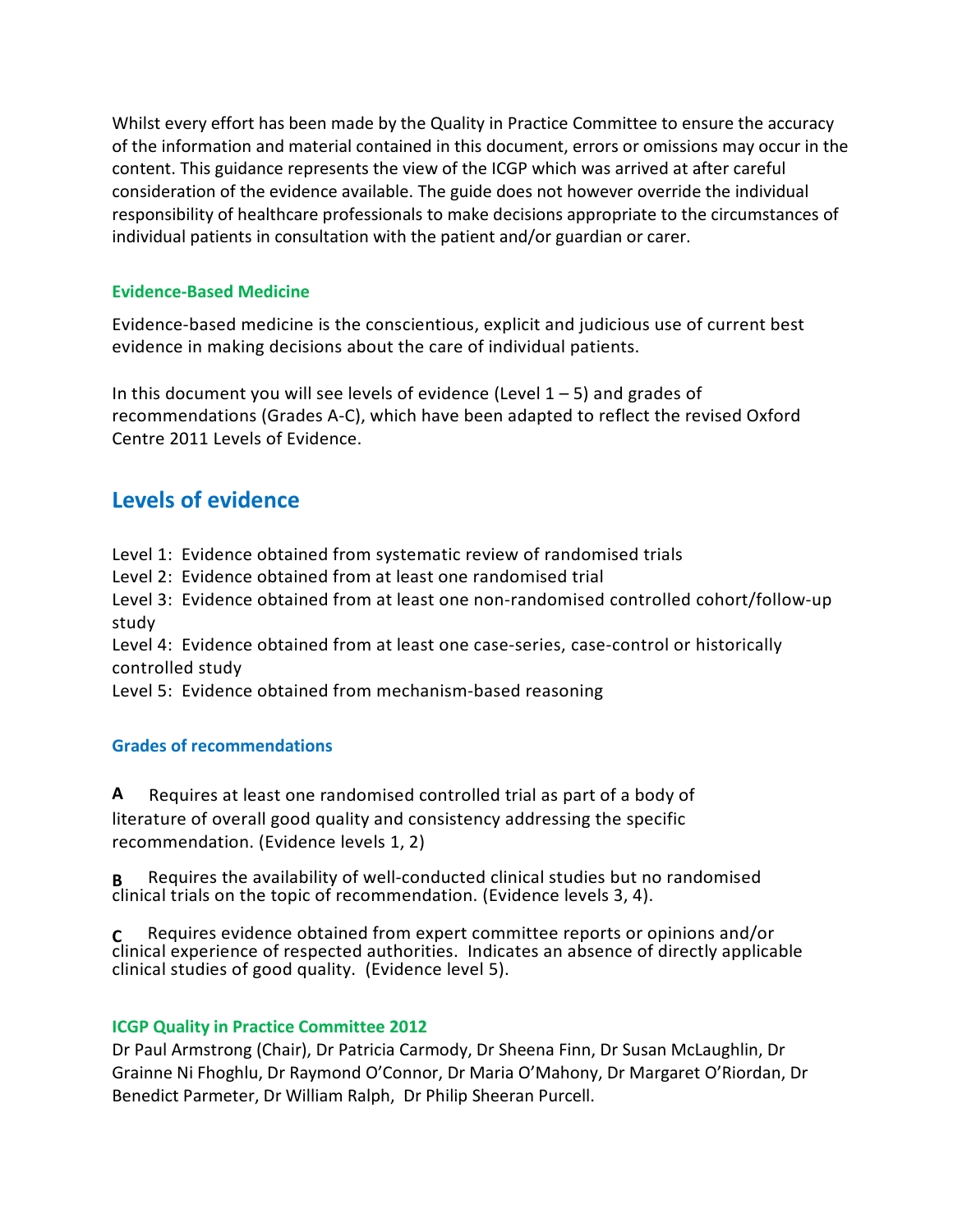# **Table of Contents**

#### **Section 1 Introduction**

- 1.1 Background
- 1.2 Aim of the document

#### **Section 2 Common psychiatric disorders and deliberate self-harm**

- 2.1 Attention Deficit Hyperactivity Disorder
- 2.2 Depression
- 2.3 Deliberate Self-Harm
- 2.4 Anxiety Disorders
- 2.5 Eating Disorders
- 2.6 Substance Abuse
- 2.7 Schizophrenia and Psychotic Spectrum Disorders

#### **Section 3 Referral Guidelines**

- 3.1 Referral to Child and Adolescent Mental Health Services
- 3.2 Referral to other services

#### **Appendices**

| Appendix 1 - Axis I Disorders         | 14 |
|---------------------------------------|----|
| Appendix 2- History Taking            | 15 |
| Appendix 3 - Mental State Examination | 18 |
| Appendix 4- Resources                 | 20 |
| Appendix 5 – References               | 74 |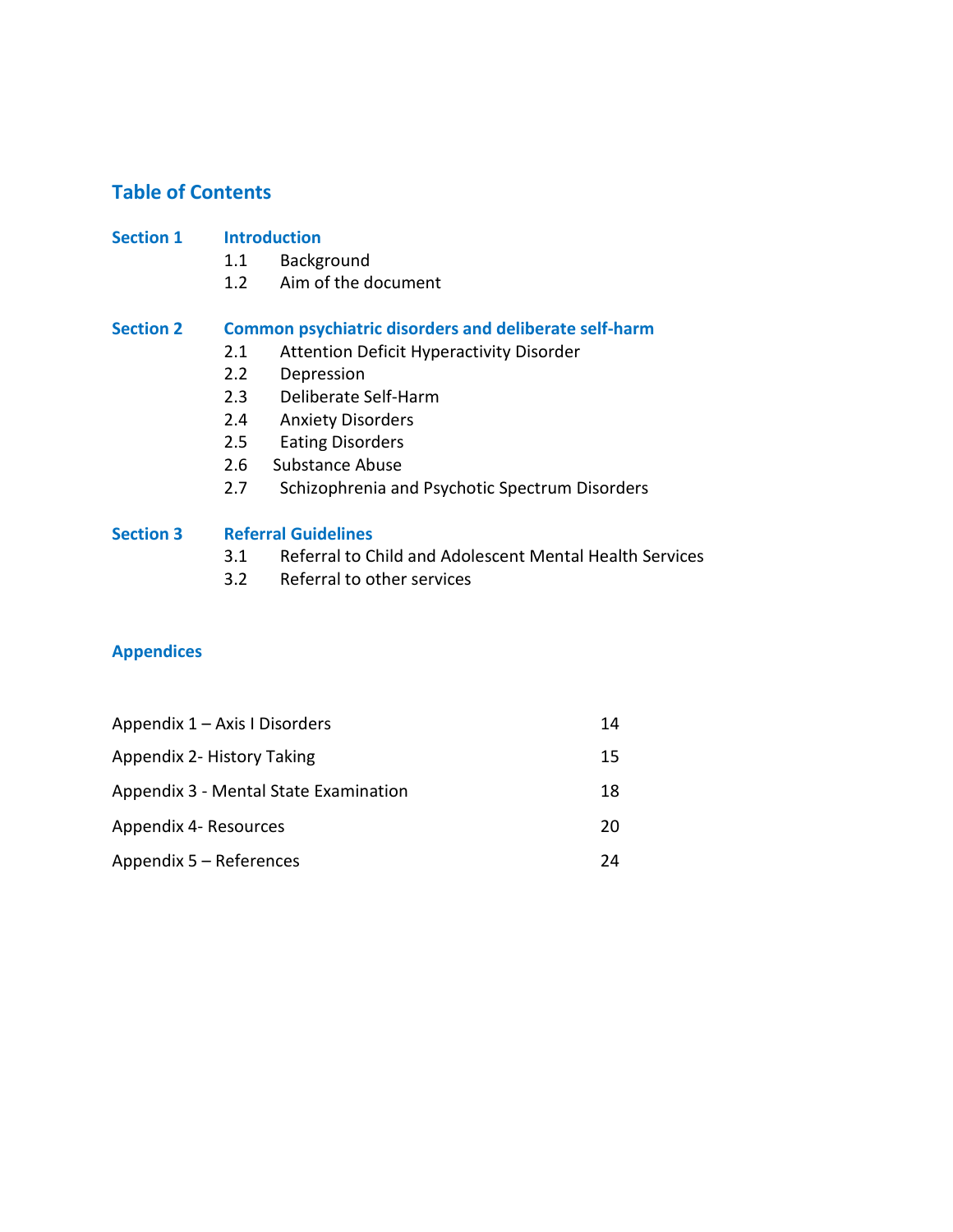# **Introduction**

# **1.1 Background**

Approximately, 10% of children aged 5-15 year have a mental disorder**<sup>1</sup>** (**Level 5, Grade C**). Research has shown that almost 50% of all lifetime psychiatric disorders start by mid adolescence and 75% by the mid twenties**<sup>2</sup>** (**Level 5, Grade C**). Many disorders can persist into adulthood, causing long-term morbidity. A delay in treatment can have an adverse impact on treatment response and outcome. Thus it is critical that mental health disorders are diagnosed early and appropriate timely treatment interventions are put in place.

# **1.2 Aim of the Document**

The aim of this document is to provide General Practitioners (GPs) with guidance on diagnosing and managing mental health difficulties in children and adolescents.Mental health difficulties in children can be complex and range from psychiatric (Axis 1) disorders to non-psychiatric disorders. In all cases a holistic approach to the management of the child and the family is paramount. The contribution of social and environmental supports is central to recovery.

The initial part of this document deals with the most common psychiatric (Axis 1) disorders presenting in childhood and adolescence. Aids are provided for the diagnosis of each of these disorders aswell as for the diagnosis of deliberate self-harm and suicidality. These aids take the form of common concerns parents may present with about their child and key questions that the GP can ask the parents or youngster as an aid to making the diagnosis.

The following part of this document provides an overview of the referral options for children and adolescent with mental health disorders. Guidelines are provided for the referral of Children and Adolescents to local Child and Adolescent Mental Health Services (CAMHS). This is reserved for children and adolescents who have been diagnosed with a psychiatric (Axis 1) disorder. Many children, however, present with emotional difficulties, which do not constitute Axis 1 disorders but are significantly debilitating to require referral to other services. These referral options are also discussed. It is acknowleged that there is a great deal of variability in access to both CAMHS and other services including social services throughout the country, therefore these guidelines do not explicitly provide information on individual local services in each catchment area.

*For the purpose of this document, a 'child' is defined as someone who is under the age of 18 years. In addition, a 'child' will be referred to using male gender only.*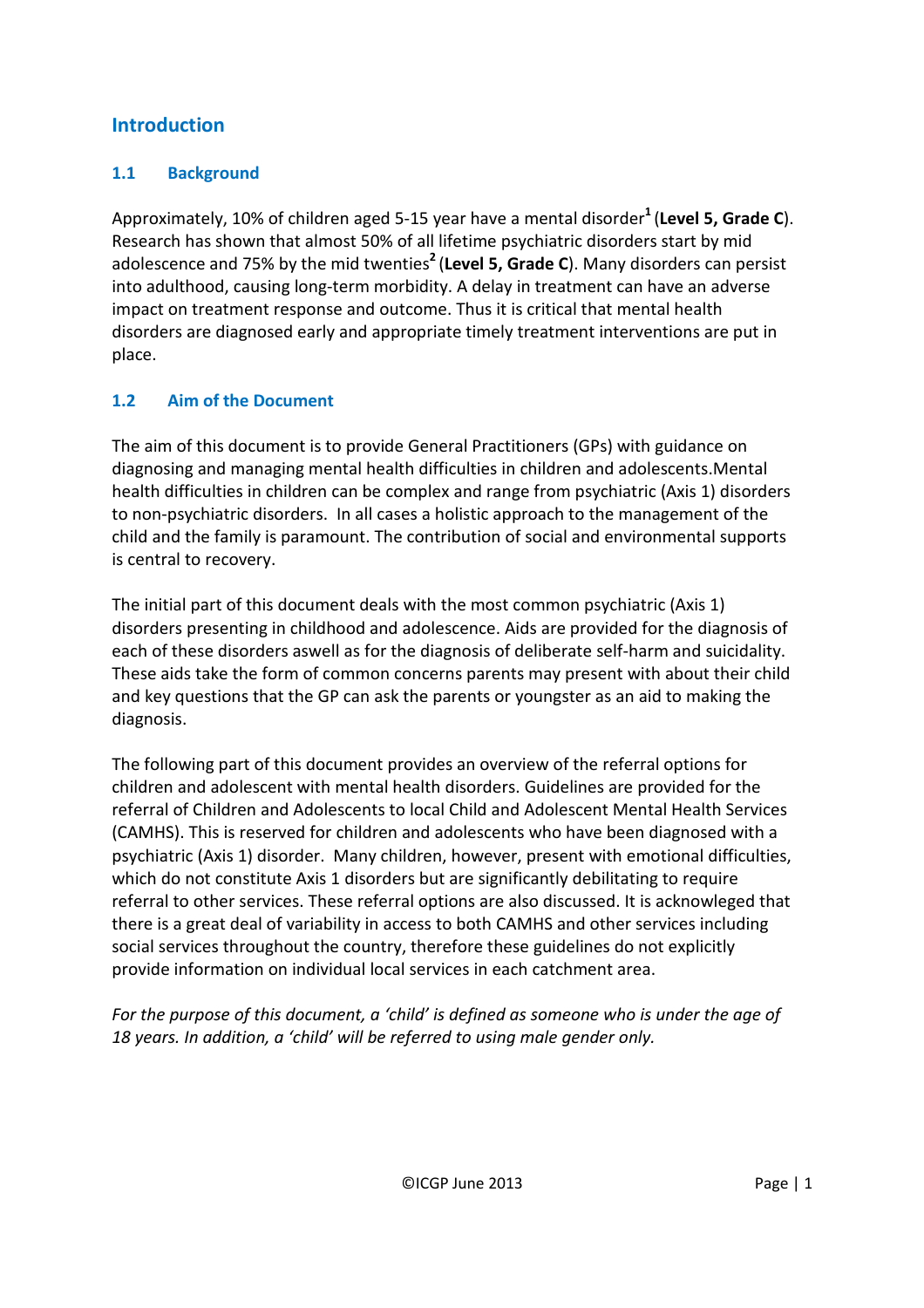# **Section 2 Common Psychiatric Disorders and deliberate self-harm**

The initial part of this document deals with the most common psychiatric (Axis 1) disorders presenting in childhood and adolescence including the topic of deliberate selfharm as follows:

- Attention Deficit Hyperactivity Disorder (ADHD)
- Depression
- Deliberate Self Harm
- Anxiety disorders
- Eating Disorders
- Substance Misuse
- Schizophrenia and psychotic spectrum disorders

Aids are provided for the diagnosis of each of these disorders. These aids take the form of common concerns parents may present with about their child and key questions that the GP can ask the parents or youngster as an aid to making the diagnosis. It must be noted that these are simply diagnostic aids and a full list of items that should be included in the history and mental state examination are listed in Appendix 2 and 3 respectively.

A complete list of Axis 1 disorders is available in Appendix 1. It must be noted that deliberate self-harm is not an Axis 1 psychiatric disorder per se, but is discussed in this section as all children and adolescents who self-harm will require referral to child and adolescent mental health services.

#### **2.1 Attention Deficit Hyperactivity Disorder (ADHD)**

Attention Deficit Hyperactivity Disorder (ADHD) is one of the most common neurodevelopmental disorders, affecting 3-5% of the school age population**<sup>3</sup>** (**Level 5, Grade C**). It is characterized by inattentiveness, over-activity, impulsivity, or a combination of all to meet the diagnostic criteria. Impairing symptoms persist into adulthood in up to 60% of cases, but the overt hyperactivity is replaced by emotional deregulation, inner restlessness and impatience**<sup>4</sup>** (**Level 5, Grade C**).

#### **Parents may present with the following concerns:**

*'My son is always on the go / cannot sit still / unable to focus his attention / is always daydreaming".* 

*'His teachers report that he is constantly disruptive in class and distracting others'* **Useful Questions to ask parents**:

*Q*: Is your child easily distracted / disorganized / forgetful in daily activities?

Q: Does your child have difficulty sustaining his attention / completing tasks?

*Q*: Does your child lose things necessary for tasks?

*Q*: Does your child fidget with his hands / squirm in his seat / have difficulty waiting his turn / frequently interrupt others / climb about or run excessively?

*Q*: Does your child talk excessively / blurt out answers before questions are completed / seem to be continuously 'on the go' or 'driven by a motor?'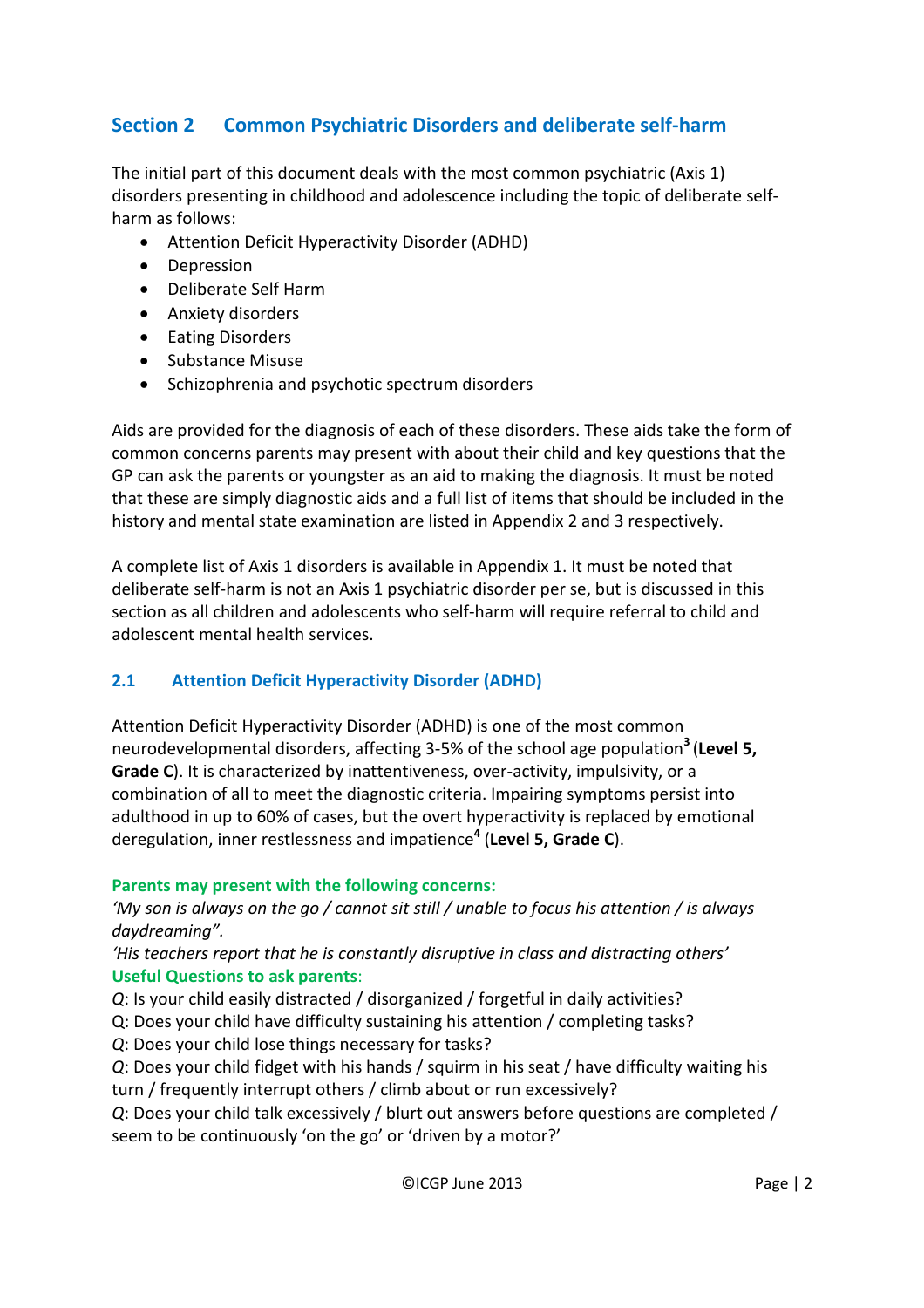#### **Treatment of ADHD**

Referral to the local Child and Adolescent Mental Health Service (CAMHS) is advised for the treatment of ADHD. Treatment involves a multimodal approach including psychoeducation, educational support, parenting programmes and medication. Resources available such as support groups and parenting programmes are listed in Appendix 4. Psychostimulant medication is the first line medication for ADHD**<sup>5</sup>** (**Level 5, Grade C**). Methylphenidate is the most common stimulant and is available in short acting and long acting forms. Other options include Atomoxetine, a non-stimulant medication, with a once daily dosage. Treatment in adults is similar, although licensed indications are for continuation rather than denovo treatment.

# **Section 2.2 Depression**

Major Depressive Disorder (MDD) affects 2% of children and the prevalence increases significantly during adolescence **6, <sup>7</sup>** (**Level 5, Grade C**). Depressed children and adolescents often present with marked irritability rather than a history of pervasive low mood. Other presentations include social withdrawal, academic deterioration, school refusal, mood swings and vague non-specific physical symptoms. Given the increased risk of suicidal behaviour, the identification and treatment of childhood depression is essential.

#### **Parents may present with the following concerns:**

*'He is not himself / seems constantly irritable and argumentative/ no longer goes out with his friends / is more withdrawn / spends all his time in bed' 'His grades have deteriorated / he is unmotivated / he has no interest in anything / not involved in his usual hobbies'*

#### **Useful questions to ask parents:**

- *Q*: Does your child seem more moody / irritable for most of the day?
- *Q*: Does your child seem more tearful or withdrawn / complain of fatigue / have poor motivation / suffer from sleep disturbance?
- *Q*: Has your child tried to harm himself or spoken about wanting to be dead?

#### **Useful questions to ask youngsters:**

- *Q*: Do you feel sad or down more than usual / have trouble getting to sleep or concentrating?
- *Q*: Do you find yourself spending less time with your friends / have you lost interest in things that you used to really enjoy?
- *Q*: Have things been so difficult that you have considered ending it all / Do you think you would be better off dead?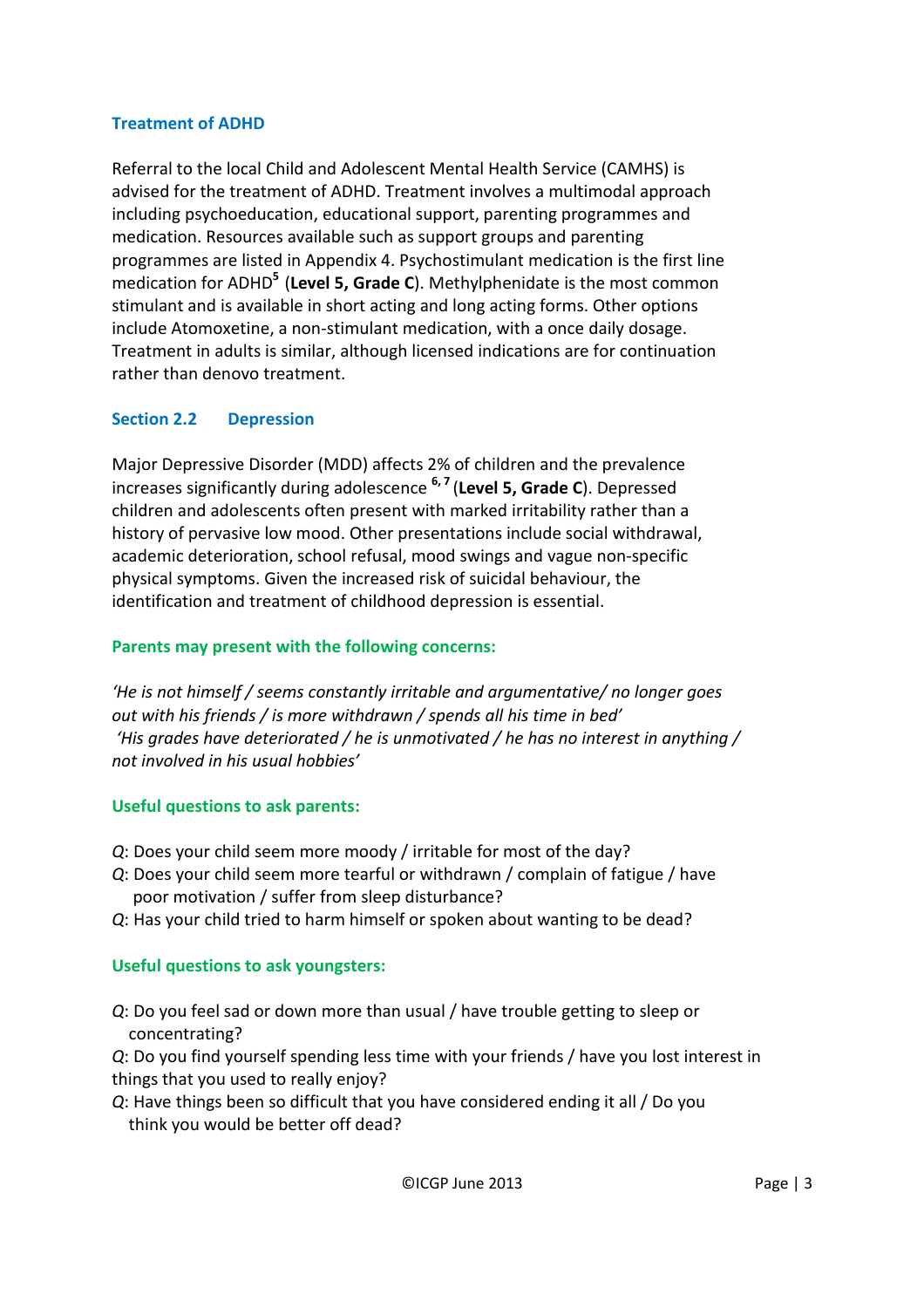# **Treatment of Depression**

Children and adolescents with moderate to severe depression should be referred to the local Child and Adolescent Mental Health Service where they will be considered for Cognitive Behavioral Therapy (CBT) and / or medication**<sup>8</sup>** (**Level 5, Grade C**). Fluoxetine is now the only antidepressant medication approved by the FDA for use in treating depression in children and adolescents. Ideally, and according to international literature, medication should only be started by a Child Psychiatrist due to the increased risk of suicidal behaviour and in order to monitor the individual's response closely**<sup>8</sup>** (**Level 5, Grade C**). However, it is recognised that in some cases GPs do start antidepressant medication without psychiatric supervision, for example in the case of a patient or their parent refusing to attend for psychiatric evaluation and/or treatment.

# **Section 2.3 Deliberate Self Harm**

An Irish survey of 15-17 year olds found that the lifetime history of deliberate selfharm was 12.2% **<sup>9</sup>** (**Level 5, Grade C**). Deliberate self-harm is a major risk factor for completed suicide and the rate of repetition is high.

# **Parents may present with the following concerns:**

*'My child has started to cut himself, but I think he may be doing it to get attention' 'My child threatens to harm / kill himself whenever he becomes distressed / angry'*

# **Q: Useful questions to ask parents:**

Q: Has your child tried to harm himself in any way e.g. poisoning, cutting, scratching, or punching walls?

Q: Does your child speak about suicide or threaten to harm himself?

# **Useful questions to ask youngsters:**

Q: Have things been so difficult that you have felt that life was not worth living / considered ending it all?

Q: Have you considered ways that it could be done / which ways in particular / have you made efforts to organise it / have you a date, time or place in mind?

Q: Have you ever tried to end your life or hurt yourself?

Q: What has stopped you from doing it until now?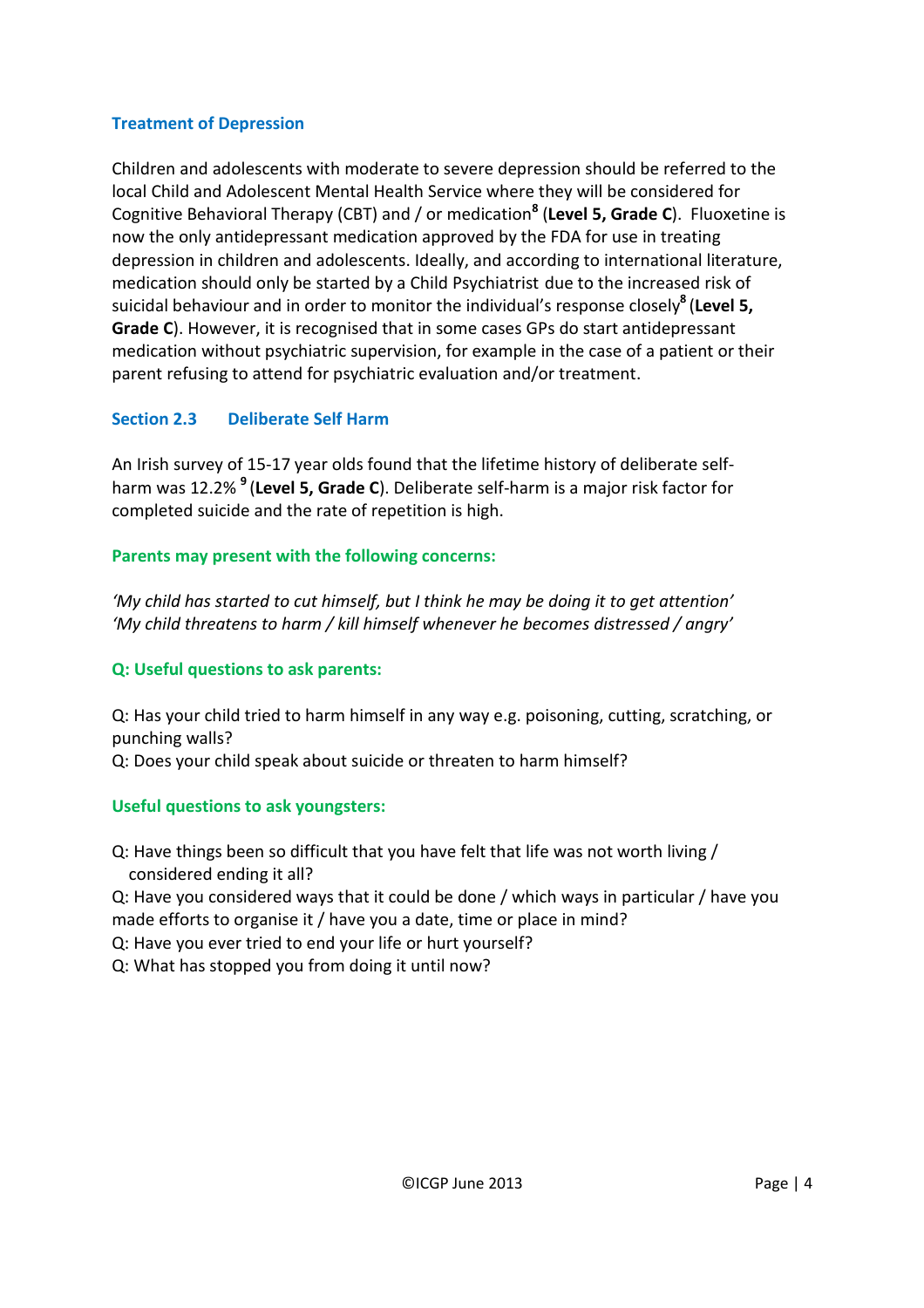#### **Management of Deliberate Self Harm**

All young people who have self-harmed should be referred to either their local CAMHS or to hospital for an urgent assessment. If the individual has taken an overdose or if his attempt is potentially harmful, he should be assessed in hospital where he can be have a full medical assessment and psychosocial assessment by a psychiatrist or other mental health professional.

#### **Section 2.4 Anxiety Disorders**

Anxiety disorders are one of the most common psychiatric disorders affecting children, with a prevalence rate of approximately 3% **<sup>10</sup>** (**Level 5, Grade C**). Anxiety disorders in children incorporate a range of subtypes including Generalized Anxiety Disorders, Obsessive Compulsive Disorders, Separation Anxiety Disorders, Selective Mutism, Post Traumatic Stress Disorders, Panic Disorders and Social Phobia. To be characterised as a disorder, the anxiety disorder needs to be associated with significant distress and functional impairment e.g. not going to school, unable to pursue usual activities.

#### **Parents may present with the following concerns:**

*'My child is having recurrent nightmares / panic attacks / is very clingy' 'My child becomes very distressed whenever we leave the house / refuses to go to school / avoids going out' 'My child is constantly worried that something will happen to us / worries about everything / is always looking for reassurance' 'My child is constantly washing his hands and tapping his arm repetitively to prevent something bad from happening' 'My child is preoccupied about how his peers perceive him and has stopped going out with his friends'*

#### **Useful question to ask parents:**

Q: Is your child constantly worrying that something bad is going to happen to you / afraid to go to sleep at night / refusing to attend school and worrying excessively about going to school / worried even about trivial matters?

Q: Is your child fearful that he is losing control/ unable to speak in certain situations? Q: Does your child have repetitive rituals (e.g. hand washing) / complain of recurrent nightmares or intrusive images?

Q: Does your child have episodes of difficulty breathing or palpitations?

Q: Does your child become very anxious about social situations / worry about what others think of him and avoid social situations as a result?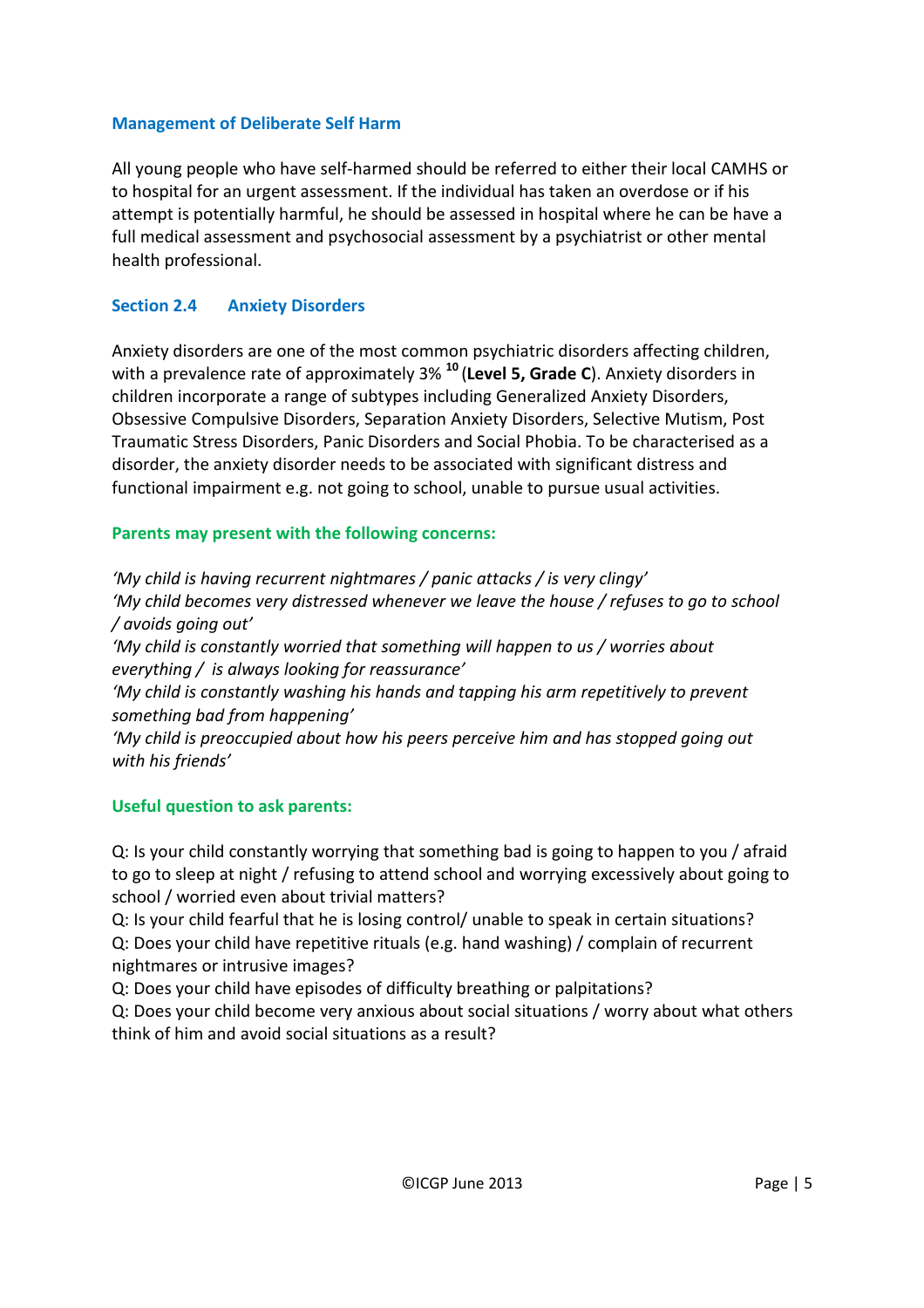#### **Useful questions to ask youngsters:**

- Q: Do you find that you are constantly worrying about things that are happening everyday / feel compelled to carry out certain rituals repetitively / worry about separating from your parents / social situations?
- Q: Are there times when you notice that you feel really scared and that you notice a number of changes in your body e.g. butterflies in your stomach, dizziness, your heart is racing, difficulty breathing, sweating, your hands are shaking?
- Q: Do you become very anxious about social situations and constantly think about what others think of you or what you have said / find it difficult to speak in certain situations e.g. at school?

# **Treatment for Anxiety Disorders**

In more severe cases, a referral to the local Child and Adolescent Mental Health Service may be required. Individual CBT is the treatment of choice for children with anxiety disorders**<sup>11</sup>** (**Level 5, Grade C**). Medication may be required if the child's anxiety symptoms have not responded to CBT. Ideally medication should only be started by a child psychiatrist**<sup>8</sup>** (**Level 5, Grade C**), however, it is recognised that in some cases GPs do start medication without psychiatric supervision, for example in the case of a patient or their parent refusing to attend for psychiatric evaluation and/or treatment. There is strong evidence that SSRI's are effective for the management of anxiety disorders**<sup>12</sup>** (**Level 5, Grade C**). Fluoxetine is the medication of choice for children and adolescents with an anxiety disorder. Sertraline is also licensed for the management of OCD in children (from age 6 years) Benzodiazepines are not usually prescribed to children.

# **Section 2.5 Eating Disorders**

The prevalence of anorexia nervosa in adolescents has been found to be 0.3% and 0.9% for bulimia nervosa**<sup>12</sup>**(**Level 5, Grade C**). Anorexia Nervosa and Bulimia Nervosa are both characterised by a disturbance in perception of body shape and weight. Individuals with eating disorders often have comorbid disorders such as depression, OCD and a history of self-harm**<sup>13</sup>**(**Level 3, Grade B**). Anorexia Nervosa is associated with significant morbidity and mortality.

**Anorexia Nervosa (AN)** is characterized by an intense fear of gaining weight, a preoccupation about body image and shape, refusal to maintain body weight at or above a minimally normal weight for age and height, body-image distortion, disrupted endocrine function (such as amenorrhea, delayed or arrested puberty).

**Bulimia Nervosa (BN)** is characterised by episodes of binge eating, a sense of a lack of control during these episodes, recurrent inappropriate compensatory behaviours including self- induced vomiting, starvation or misuse of laxatives.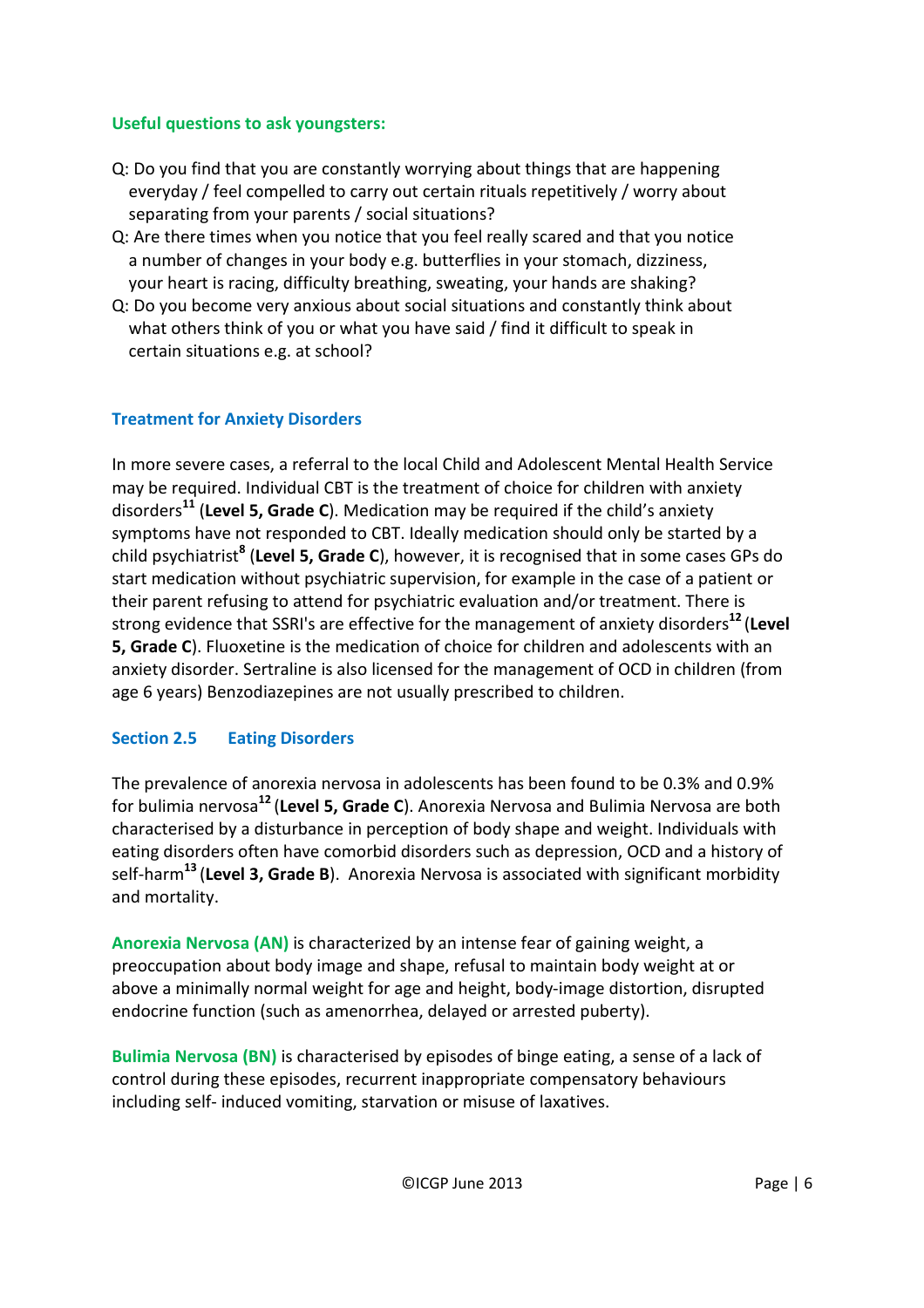# **Parents of children with eating disorders may present with the following concerns:**

*'My child seems preoccupied about losing weight and is skipping meals / dieting/ making himself sick after eating / has started to exercise excessively / avoids eating meals / goes through periods of eating excessively followed by rigid dieting'*

#### **Useful questions to ask parents:**

Q: Does your child seem preoccupied about losing weight? Q: Has your child lost weight? How much weight loss? In what space of time? Q: Has your child been dieting / skipping meals / exercising excessively / making himself sick after meals?

#### **Useful questions to ask youngsters:**

Q: Have you lost weight recently / how much / in what space of time?

- Q: Do you do anything to lose weight e.g. exercise, diet, skip meals, make yourself sick?
- Q: Do you worry a lot about your weight? What is your ideal weight?
- Q: How do you see yourself- normal in size / overweight / thin?
- Q: When was your last period?

#### **Treatment of Eating Disorders**

Individuals who are suspected of having an eating disorder should be referred to their local Child and Adolescent Mental Health Services. It is necessary to plot an individual's weight, height, BMI on age and gender appropriate centile charts. Children can lose weight dramatically and have less reserves. In Anorexia Nervosa, physical complications are potentially life threatening, therefore it is imperative to carry out a physical examination and to consider taking blood tests and an  $ECG<sup>14</sup>$ .

Treatment for Anorexia Nervosa involves psychoeducation, family intervention and in some cases, individual CBT**<sup>14</sup>** (**Level 5, Grade C**). First line treatment for Bulimia Nervosa is individual CBT. Fluoxetine may be considered for individuals with Bulimia if there is no response to psychological interventions or if there is a co-morbid mood disorder**<sup>14</sup>** (**Level 5, Grade C**). Ideally, fluoxetine should only be started by a Child Psychiatrist because of the risk of side effects including suicidal behaviour**<sup>7</sup>** . However, it is recognised that in some cases GPs do start medication without psychiatric supervision, for example in the case of a patient or their parent refusing to attend for psychiatric evaluation and / or treatment.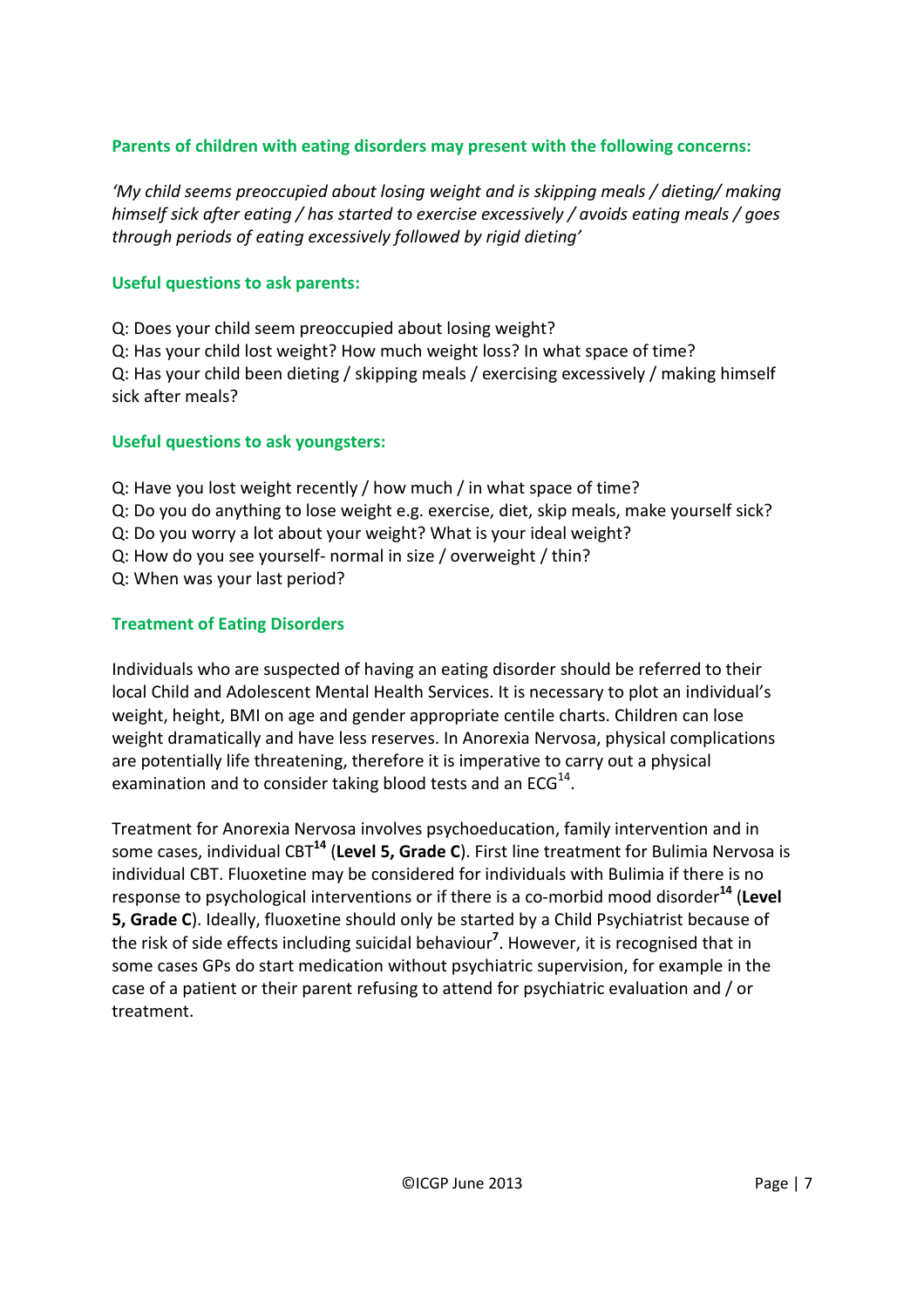#### **Section 2.6 Substance Misuse**

Substance misuse has become increasingly common among Irish teenagers. In 2011, the European School Survey Project on Alcohol and Other Drugs (ESPAD) showed that 50 per cent of all Irish 15- and 16-year-olds surveyed had consumed alcohol in the previous 30 days**<sup>15</sup>** (**Level 5, Grade C**). A total of 18% of Irish students had tried cannabis at one point in their lives and 9% had tried inhalants. In some cases, experimentation can lead to abuse and dependence. In individuals who present with a sudden change in their behaviour or the onset of psychotic symptoms, it is always important to consider the possibility of substance misuse.

#### **Management of Substance Misuse**

All children and adolescents who are involved in substance misuse should be referred to the local child and adolescent mental health services. There are several specialised drug and addiction centres located in Dublin, such as YODA and SASSY (see Appendix 4), which specialise in youth drug addiction and have a child psychiatrist in attendance at the centre.

# **Section 2.7 Schizophrenia and Psychotic Spectrum Disorders**

Schizophrenia affects approximately 1% of the population and is equally as common in males and females**<sup>16</sup>** (**Level 3, Grade B**). The onset of schizophrenia during adolescence is often more insidious than adult onset. Symptoms may be preceded by a prodromal period where there is a change in an individual's behaviour e.g. social withdrawal, academic deterioration, odd or uncharacteristic behaviour that may begin a year before the onset of positive symptoms. In individuals who present with a sudden change in their behaviour or the onset of psychotic symptoms, it is always important to consider the possibility of substance misuse (as discussed in Section 2.6).

# **Parents may present with the following concerns:**

*'My child seems quite suspicious and is refusing to leave the house' 'My child is complaining of hearing / seeing things that other people do not hear / see' 'My child is preoccupied that someone is following him and cannot sleep at night'*

#### **Useful question to ask parents:**

Q: Have you noticed your child has become more suspicious? Q: Have you noticed that your child is talking to himself / exhibiting unusual behaviour?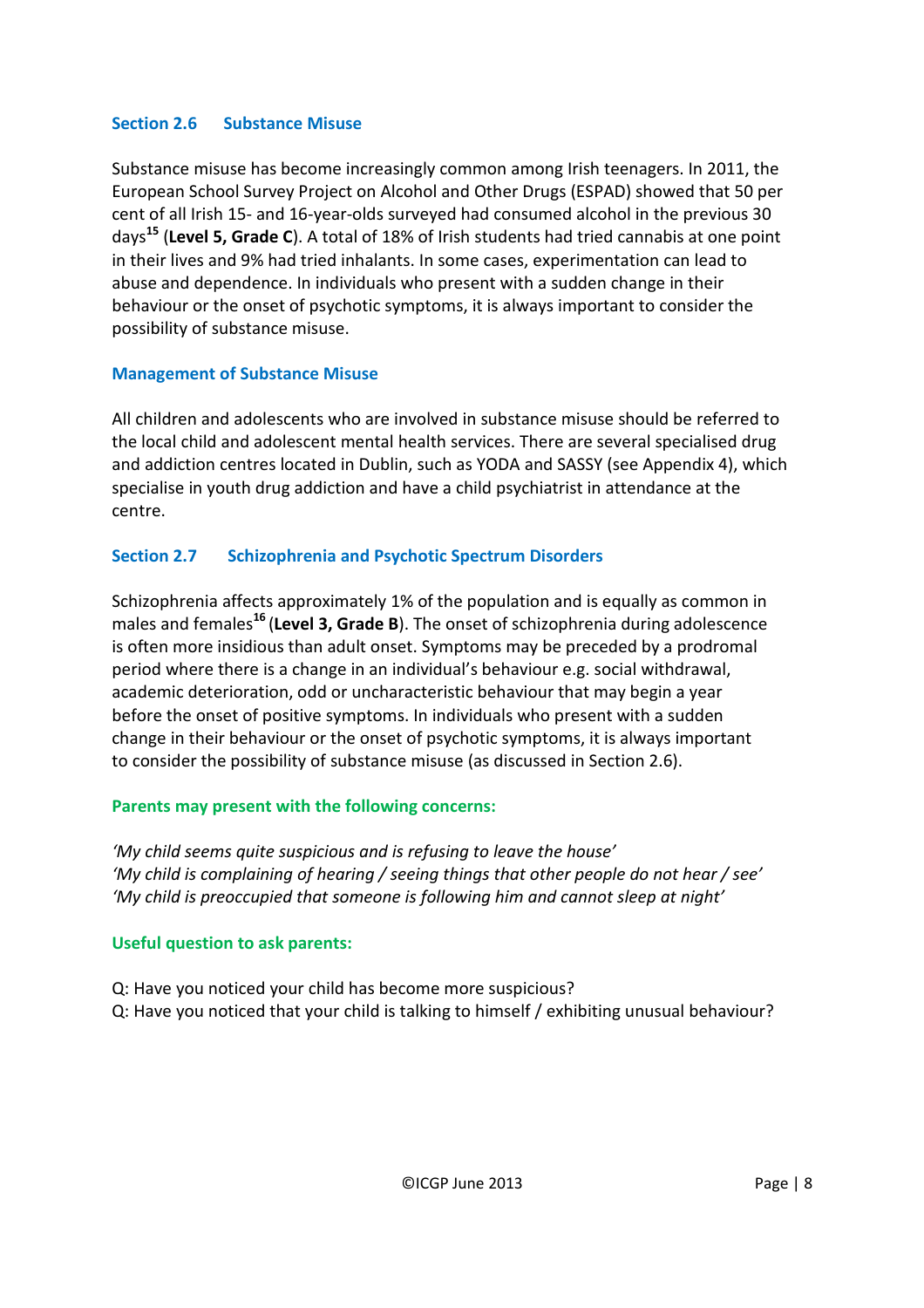#### **Useful questions to ask youngsters:**

Q: Do you ever think that your mind is playing tricks on you / think that there are odd or unusual things going on that you cannot explain / think that things happening around you have a special meaning for you?

Q: Do you sense something strange might be happening / believe that someone is trying to harm you or plot against you?

Q: Do you ever hear noises or voices when no one is speaking to you / what do they say?

# **Management of Schizophrenia and Psychotic Spectrum Disorders**

**\*Please refer to separate ICGP Reference Guidelines on 'Early Psychosis - Diagnosis and Management'**

[http://www.icgp.ie/go/in\\_the\\_practice/quality\\_initiatives/guidelines/FD09EDBA-19B9-](http://www.icgp.ie/go/in_the_practice/quality_initiatives/guidelines/FD09EDBA-19B9-E185-8349ED80970D1B62.html) [E185-8349ED80970D1B62.html](http://www.icgp.ie/go/in_the_practice/quality_initiatives/guidelines/FD09EDBA-19B9-E185-8349ED80970D1B62.html)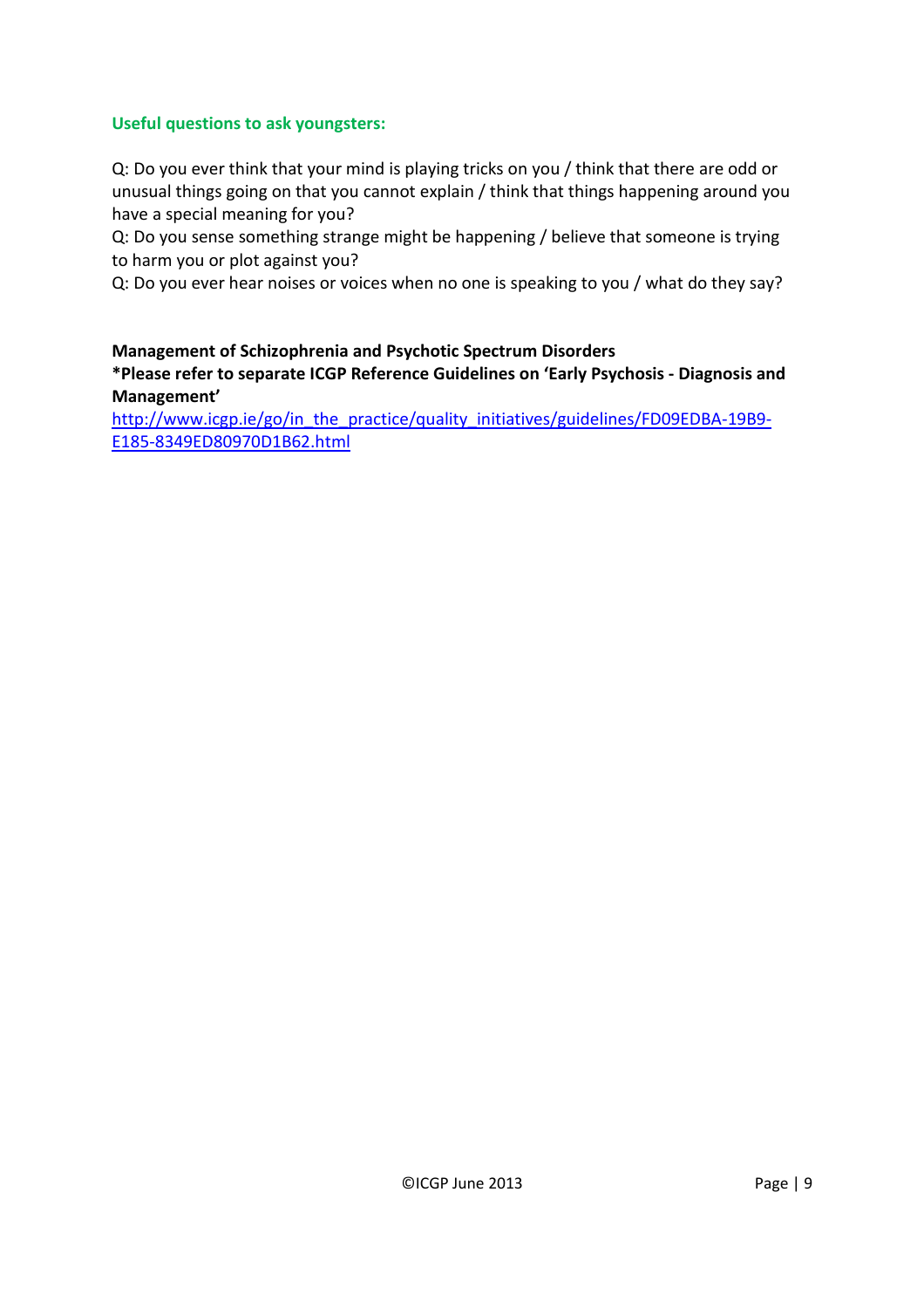# **Section 3 Referral Guidelines for children and adolescents with mental health disorders**

Referral to the local Child and Adolescent Mental Health Service (CAMHS) is generally reserved for children and adolescents who have been diagnosed with a psychiatric disorder. Many children and adolescents experience mild emotional difficulties, which are often transient, and do not require specialist CAMHS intervention but do require support from other services. These referral options are discussed in Section 3.2 below. In some cases, children may present with both psychiatric and non-psychiatric mental health disorders requiring referral to several services including CAMHS.

# **3.1 Referral to Child and Adolescent Mental Health Services (CAMHS)**

CAMHS work as a multidisciplinary team with a wide range of professionals providing a variety of assessment and therapeutic interventions including cognitive behavioral therapy, group therapy, pharmacological and family therapy. The availability of services can vary throughout the country. In addition, the provision of 'out of hours' CAMHS is still not available nationwide. Therefore, in the case of an emergency outside of usual working hours (9am -5pm, Monday to Friday), referral to the local Accident and Emergency Department may be warranted. To date, there are no nationally agreed protocols with regard to the definition of the appropriate age at which to refer a child or an adolescent to a paediatric versus an adult Accident & Emergency service. There are however, local protocols in place; thus, GPs should refer the young person to their local Accident and Emergency Department, as per local protocols.

If queries arise regarding the potential need to certify a person under the age of 18 years old, the local Child and Adolescent Mental Health Service should be contacted for advice. In the event of a situation occurring 'out of hours' and where there are concerns about the young person being an acute risk, the GP is advised to refer the young person to their local Accident and Emergency Department.

For routine referrals to most CAMHS in Ireland, the child must be referred by a medical doctor (GP, Medical Officer or Paediatrician). The child is then placed on the waiting list for assessment. Urgent cases (such as children who are suicidal or psychotic) are prioritised.

The following website provides details of local CAMHS: [http://www.hse.ie/eng/services/Find\\_a\\_Service/Children\\_and\\_Family\\_Services/Chil](http://www.hse.ie/eng/services/Find_a_Service/Children_and_Family_Services/Child_and_Adolescent_Health/CAMHSContact.html) [d\\_and\\_Adolescent\\_Health/CAMHSContact.html](http://www.hse.ie/eng/services/Find_a_Service/Children_and_Family_Services/Child_and_Adolescent_Health/CAMHSContact.html)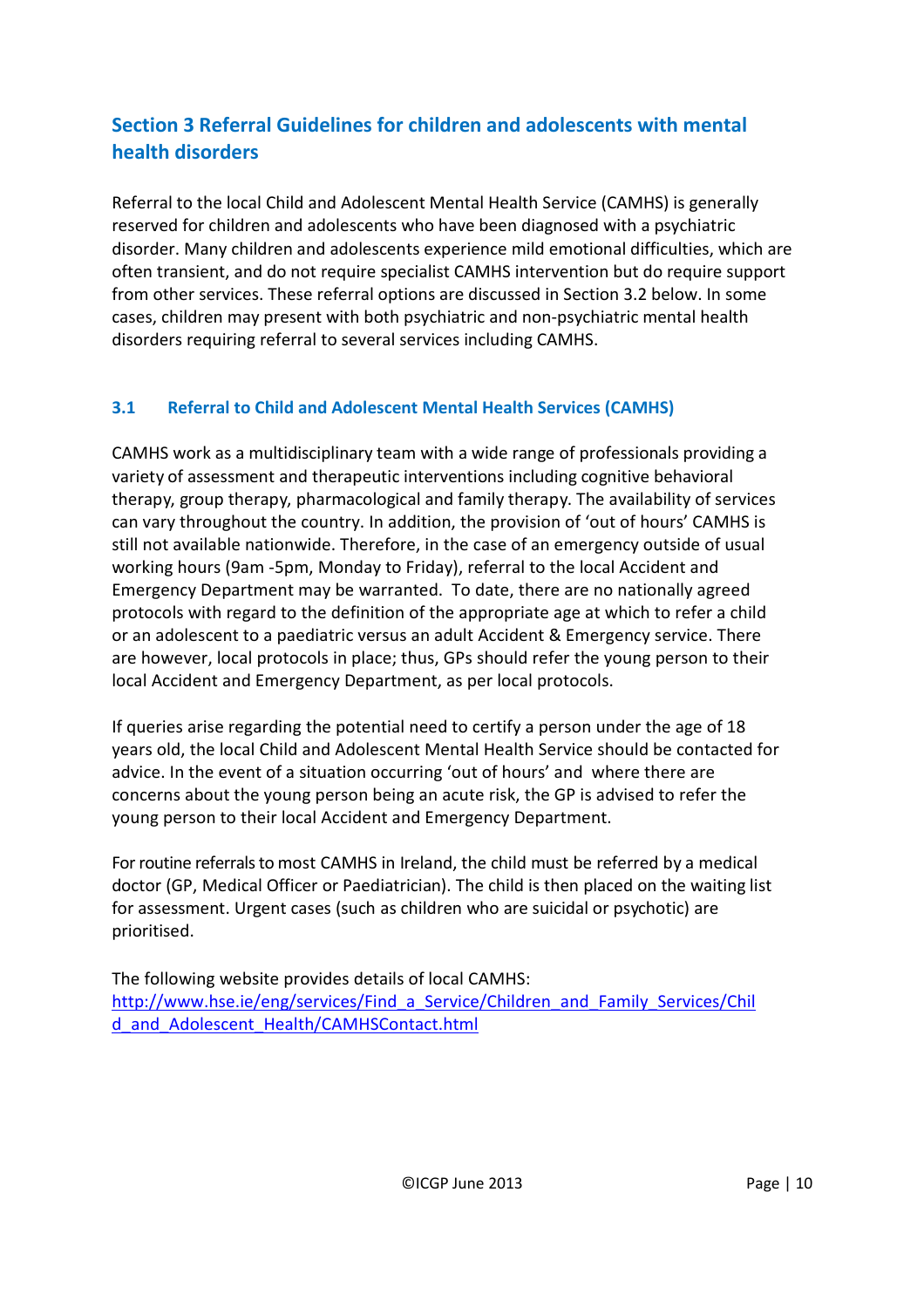# **Referral Process**

In the case of referring an individual to the local CAMHS, the following points need to be considered:

- Have you met with the parent or legal guardian and child?
- Is the carer or legal guardian aware of you making the referral and do they agree with the referral?

#### **Basic information**

- Name and date of birth
- Address and contact details of carer +/- legal guardian
- Who is the legal guardian i.e. biological parent or foster parent?
- Are both parents and child happy to attend the clinic?

# **Reason for referral**

- What are the main difficulties that you want the local CAMHS Team to address?
- Duration of difficulties and why is the family seeking help now?
- Previous concerns (if any) and / or previous contact with CAMHS? What was the outcome?
- Any additional information including other professionals / agencies currently or previously involved?
- Are there any risk issues e.g. risk of self-harm?
- What is your understanding of the problem and working diagnosis?

#### **Further Information**

- Who else is living at home and details of separated parents if appropriate?
- Name of school?
- Who else has been or is provisionally involved in the child's care and in what capacity?
- Any relevant history e.g. family history of psychiatric illness, life events, and /or developmental factors?

#### **Initial Assessment by CAMHS**

At the initial assessment, families are interviewed by members of the multidisciplinary team. This 'assessment phase' determines the nature of the individual's underlying mental health difficulties and whether the service is able to provide a therapeutic intervention, which is most appropriate for the individual's needs. The 'treatment phase' can involve a range of interventions including individual, group or family therapy and in some cases, the use of medication.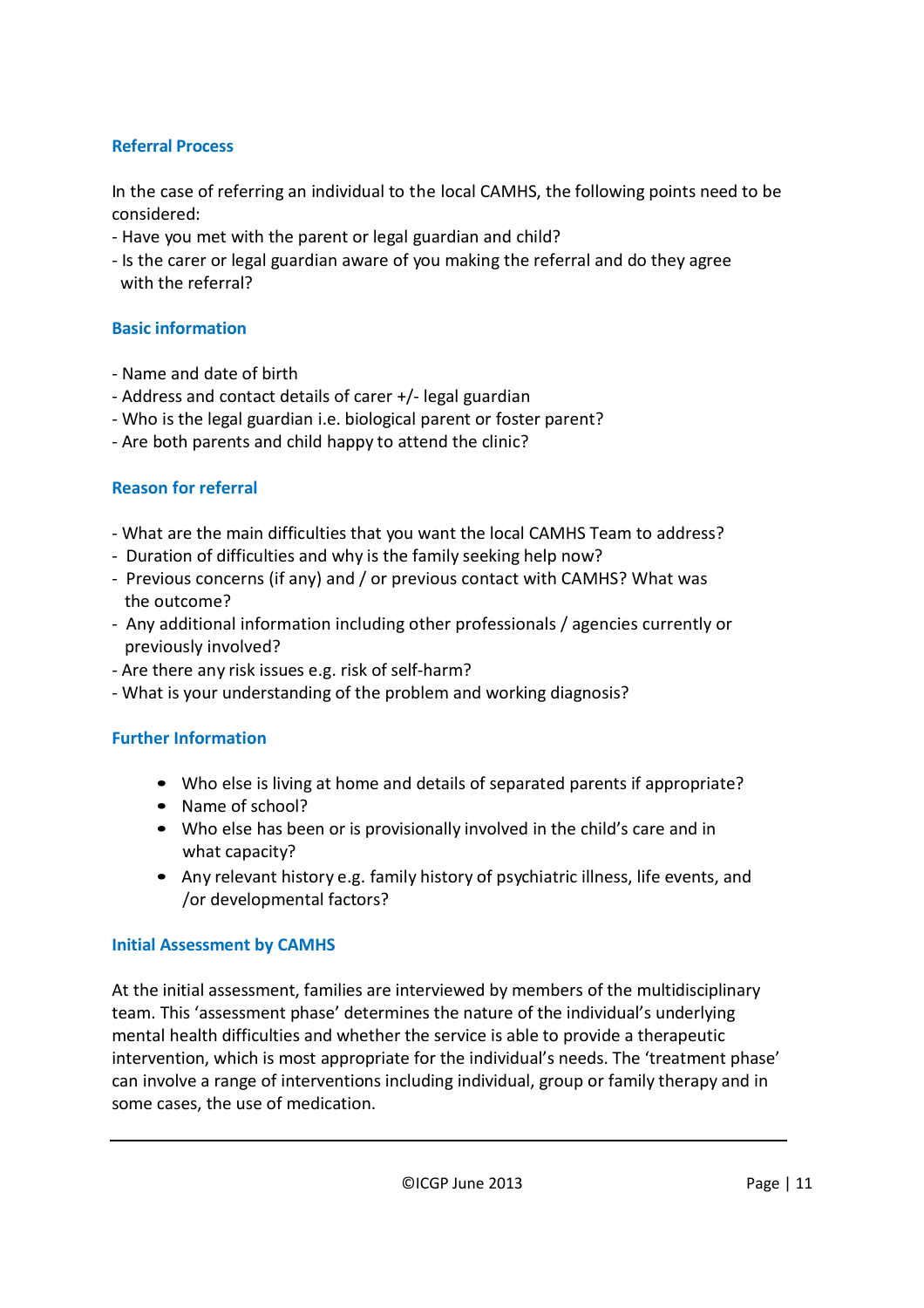# **3.2 Referral to other services**

Many children and adolescents present with emotional difficulties which do not constitute Axis 1 disorders (and thereby do not require specialist CAMHS intervention) but are significantly debilitating to require referral to other services. Examples of emotional difficulties and the services available to help deal with these are listed below. Full details of all of the services listed below are available in **Appendix 4**. It must be noted that any children or adolescents who have a co-morbid psychiatric disorder should be referred to the local CAMHS.

#### **School based problem**:

If problems are primarily school based (in the absence of mental health difficulties) parents should be advised to seek a consultation with the National Educational Psychology Services (N.E.P.S.) (see Apendix 4)

# **Social Communication Difficulties including speech and language difficulties and Autistic Specturm Disorders (ASD)**

Children and adolescents with speech and language difficulties should be referred to the local Speech and Language Therapy Services in the community.

ASD is no longer considered to be primarily a psychiatric disorder. Early intervention and assessment services for children with ASD should include comprehensive multidisciplinary and paediatric assessment.

If a child with autism has a comorbid psychiatric condition i.e. an Axis I diagnosis, then consider referring the child to the local Child and Adolescent Mental Health Service.

#### **Developmental delay**

Children who present with a history of developmental delay should be referred to the local paediatric service.

#### **Behavioural difficulties**

In cases of behavioural difficulties, where there is no mental health component, community services such as Parenting Courses should be considered (see Appendix 4).

#### **Aggressive behaviour**

In cases where individuals have a history of aggression or risk taking behaviour which cannot be contained by parents, referral to local community services which offer parenting courses should be considered (see Appendix 4). Children and adolescents can also be referred for support through local child welfare services.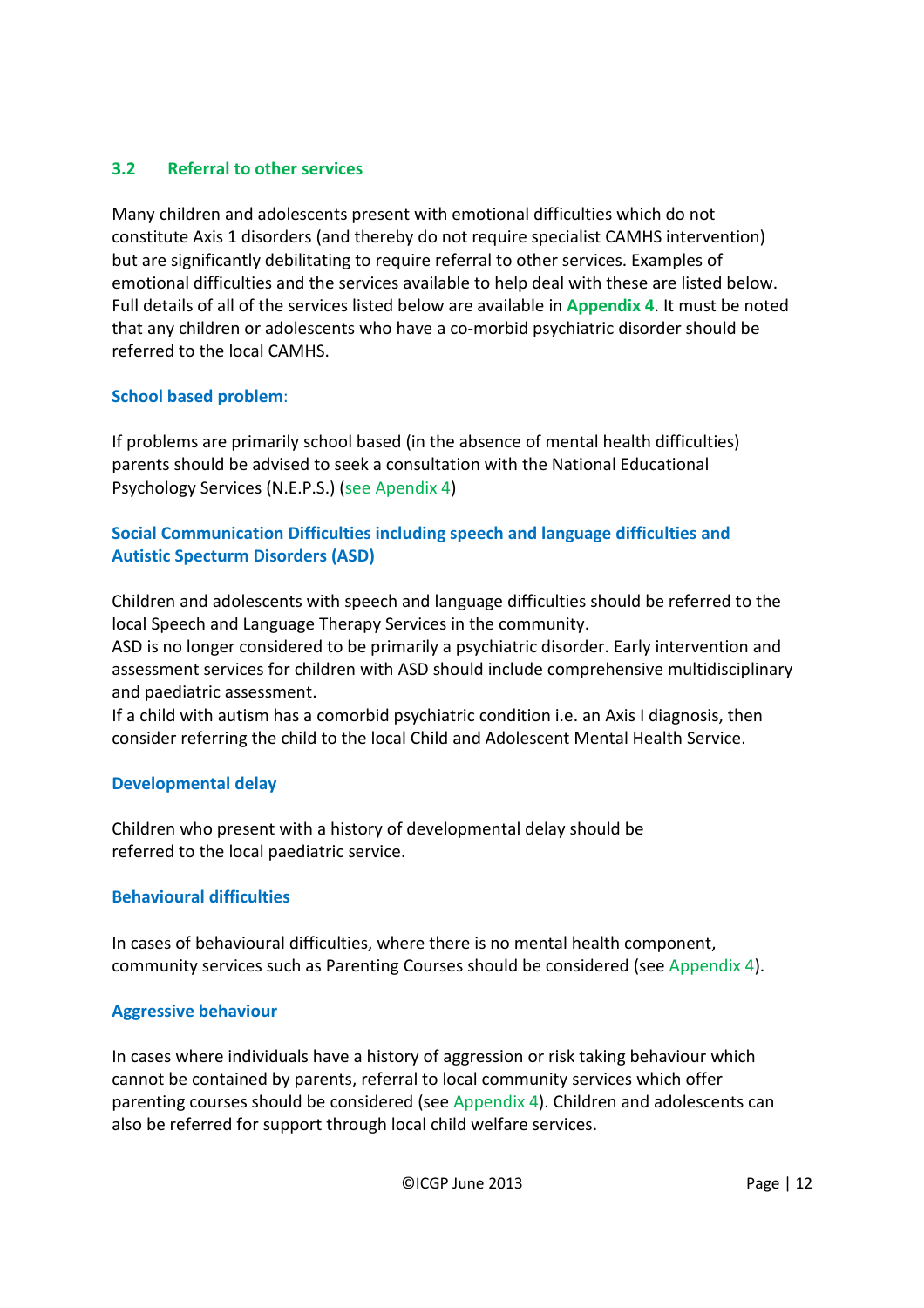#### **Child Protection Concern**

If there is a suspicion that a child is being abused (emotional, physical or sexual abuse) or neglected (emotional or physical) or is at risk of abuse, the practitioner has a responsibility to report their concerns to the health board immediately<sup>18</sup>.

Each clinician has a statutory duty to report any concerns about a child's welfare and safety to the Child Welfare and Protection Services of the HSE. A child protection concern can be reported in person, by telephone or in writing. The contact number for all HSE offices nationwide are provided in the Children First guidelines **<sup>17</sup>** and the HSE website [\(www.hse.ie\)](http://www.hse.ie/).

The following information should be included in the report:

- Details of referrer
- Details of child: age, address, school
- Parents' details; Care and custody arrangements
- Household composition
- Details of concerns, allegations or incident including dates, times, who was present, description of any injuries, parent's and child's view if available
- Details of person allegedly causing concerns: age, address, and occupation
- Relationship to child

**\***For further details, please refer to Children First National Guidelines for the Protection and Welfare of Children (2011):

[http://www.dcya.gov.ie/documents/child\\_welfare\\_protection/ChildrenFirst.pdf](http://www.dcya.gov.ie/documents/child_welfare_protection/ChildrenFirst.pdf)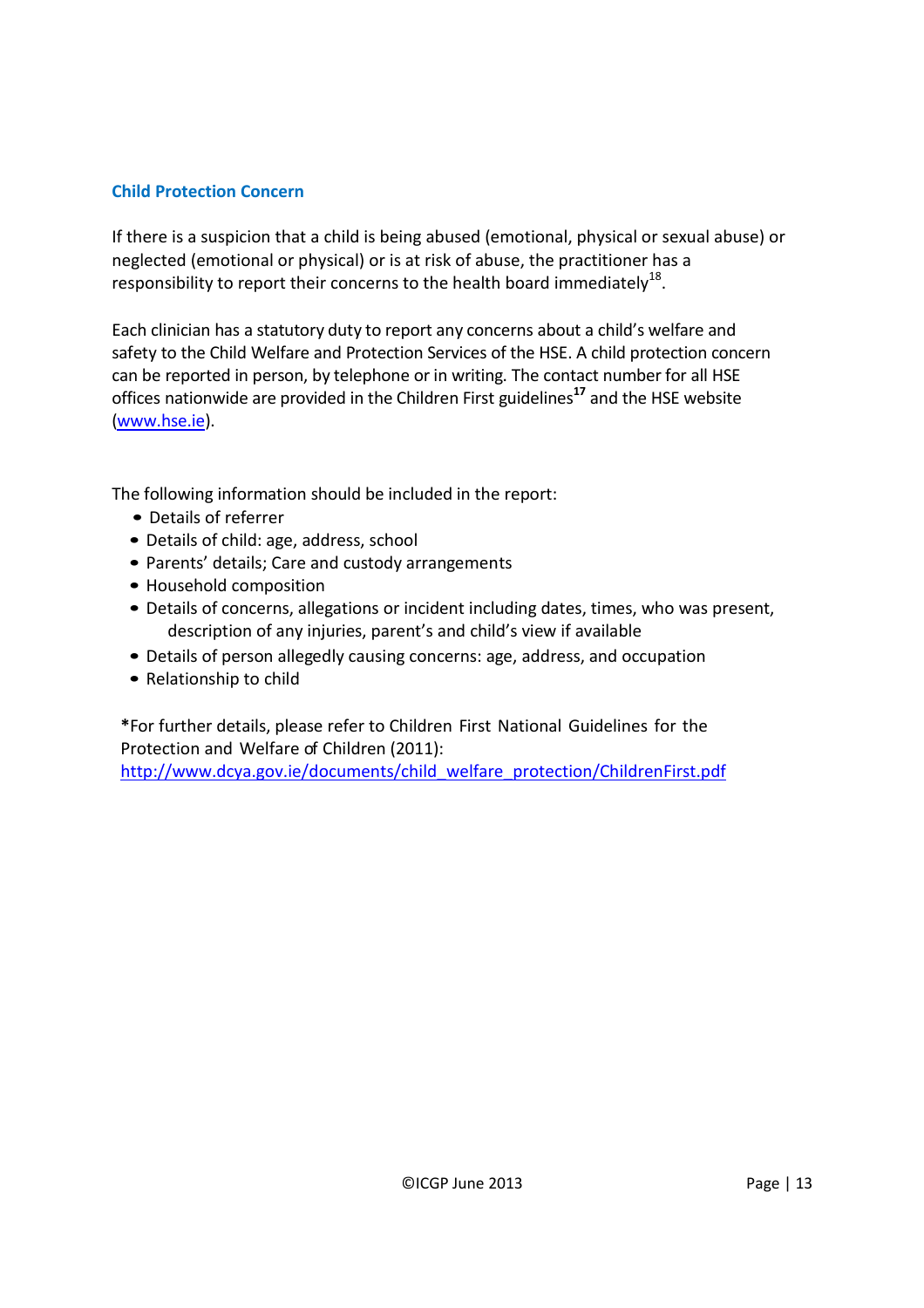# **Appendix 1: Axis I Disorders**

Axis 1 disorders include all psychiatric conditions except personality disorders or intellectual disabilities.

The clinical conditions include the following:

- Adjustment Disorder
- Anxiety Disorders
	- o Panic Disorder
	- o Posttraumatic Stress Disorder
	- o Obsessive Compulsive Disorder
	- o Specific phobia
	- o Social phobia
	- o Agorophobia
	- o Separation Anxiety Disorder
- Attention Deficit Hyperactivity Disorder/ Attention Deficit Disorder
- Dissociative Disorder
- Eating Disorders (Anorexia Nervosa / Bulimia Nervosa)
- Factitious Disorders
- Gender Identify Disorder
- Mood Disorders (Major Depressive Disorder / Bipolar Affective Disorder)
- Psychotic Disorders
- Somatoform Disorders
- Substance Related Disorders
- Sleep Disorders
- Tic Disorders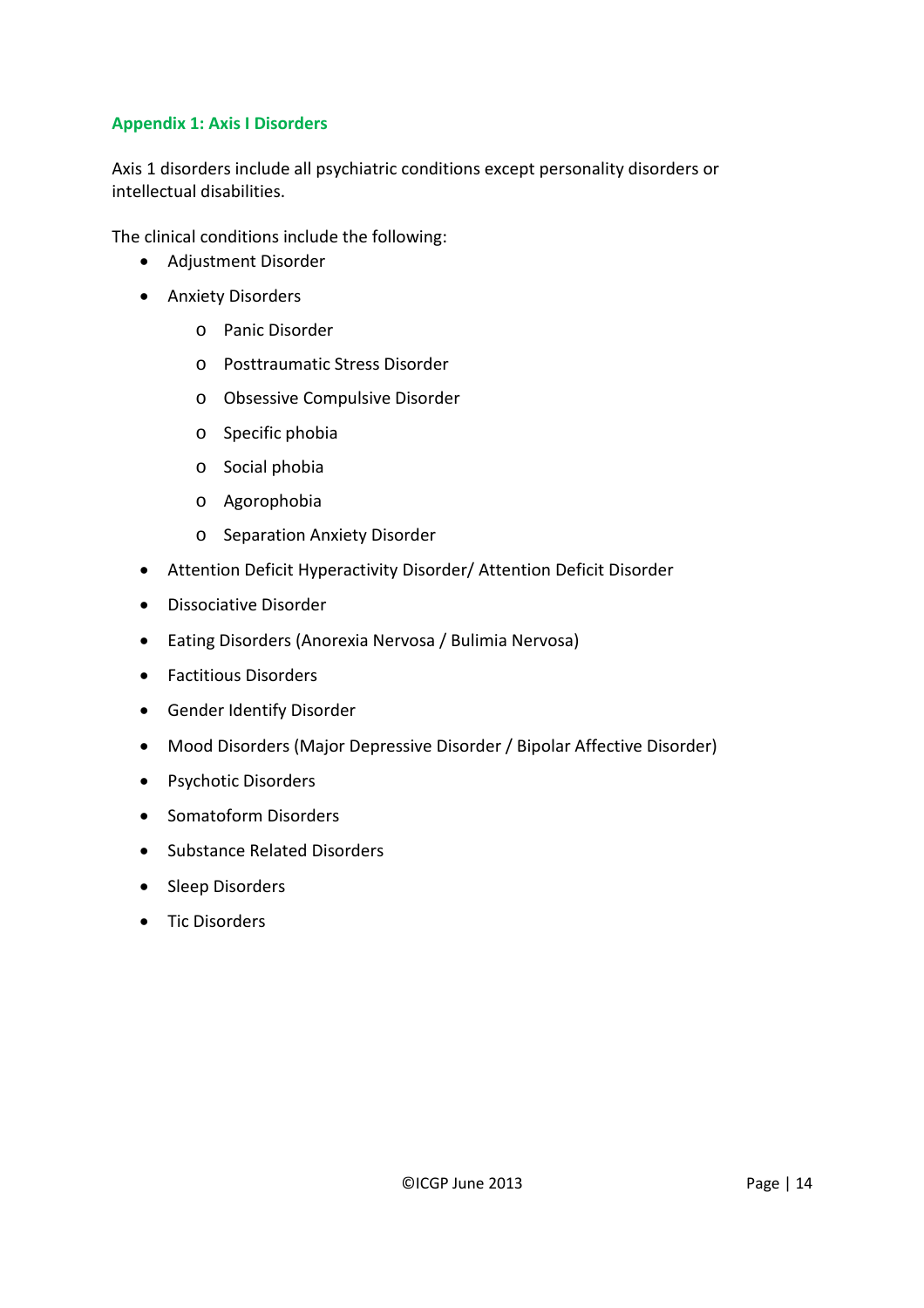# **Appendix 2: History Taking**

#### **Presenting Problem:**

- Who initiated the referral and why?
- History of problem? Context, frequency, intensity and the reason for seeking help now?
- Precipitating factors / perpetuating factors?
- Is there functional impairment?

When taking a history, consider using the following pneumonic **IFME (Individual, Family, Medical and Environmental Factors)** as a tool for eliciting salient information and for organising a comprehensive management plan.

#### **Individual Factors:**

Ask about:

-low mood, sadness, boredom, disinterest, futility feelings, suicidal thoughts or acts -other co-morbid states e.g. anxiety, mania, substance misuse.

-History of problem: Context, frequency, intensity and the reason for seeking help now?

- -Precipitating factors / perpetuating factors?
- functional impairment?
- -Pre-morbid personality and behaviour

-Coping styles

#### **Family Factors:**

- Family environment and style of parenting (critical, dysfunctional, harsh or abusive parenting)
- Any stressors affecting parents which have impact on child, eg Parental acrimony / separation
- Family history of psychiatric disorders / physical illness
- Siblings and their well being

#### **Medical Factors**:

- Change in appetite / weight, poor sleep, low energy, concentration difficulties
- Any co-occurring medical condition e.g. viral infection or thyroid problems which may be contributing to problem or any medical complications as a result of disorder e.g. dehydration, malnourishment, and stunted growth
- Medications, including cigarettes, alcohol and substances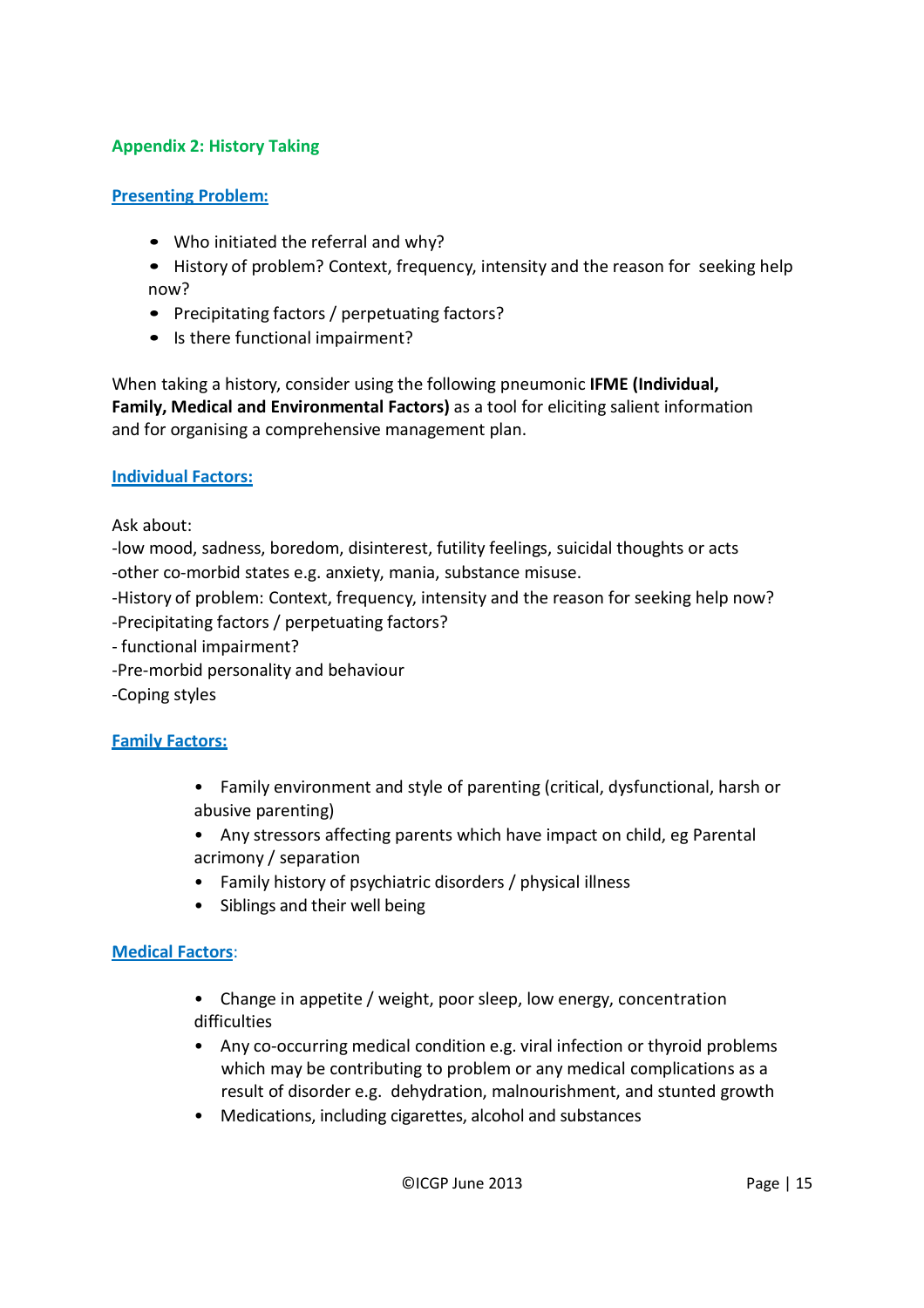# **Environmental Factors:**

- Progress at school- academic deterioration, learning difficulties, attendance, behaviour
- Bullying / peer group / confiding relationships
- Any other stressors

#### **Comorbid problems:**

Psychiatric comorbidity is very common in most childhood disorders, therefore it is imperative to screen for other psychopathology.

#### **Past psychiatric history?**

Has it happened before? What interventions were implemented? Is there a history of deliberate self-harm? Is there any other mental health problem?

#### **Developmental history**

- Pregnancy History
- Maternal health
- Consumption of alcohol, nicotine or drugs
- Birth trauma or perinatal complications
- Postnatal depression

#### **Developmental Milestones**

**Substance use history**

**Risk Assessment**

**Mental State Examination**

#### **Formulation of presenting problem and differential diagnosis**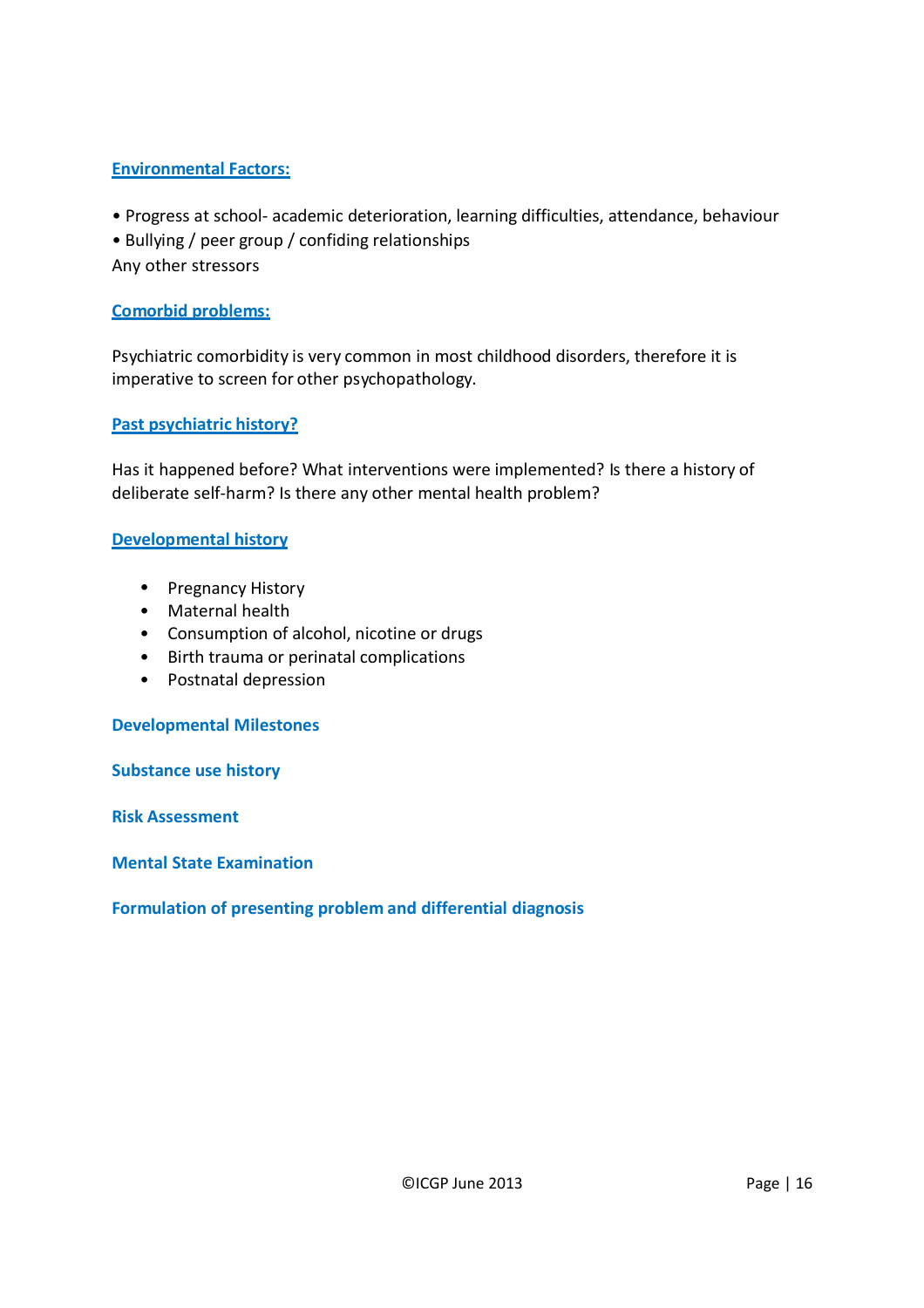#### **Points to note during assessment**

It is helpful to interview older children alone as well as with their parents.

It is important to discuss the issue of confidentiality with adults present and if necessary when the individual is on their own at the outset of the assessment. Adolescents are often inclined to talk more honestly when they are on their own and to seek health care from physicians who discuss confidentiality with them.

It must be explained that confidentiality **MUST** be breached if there is any suggestion during the meeting that the individual may be at risk or if there are any risks posed to others.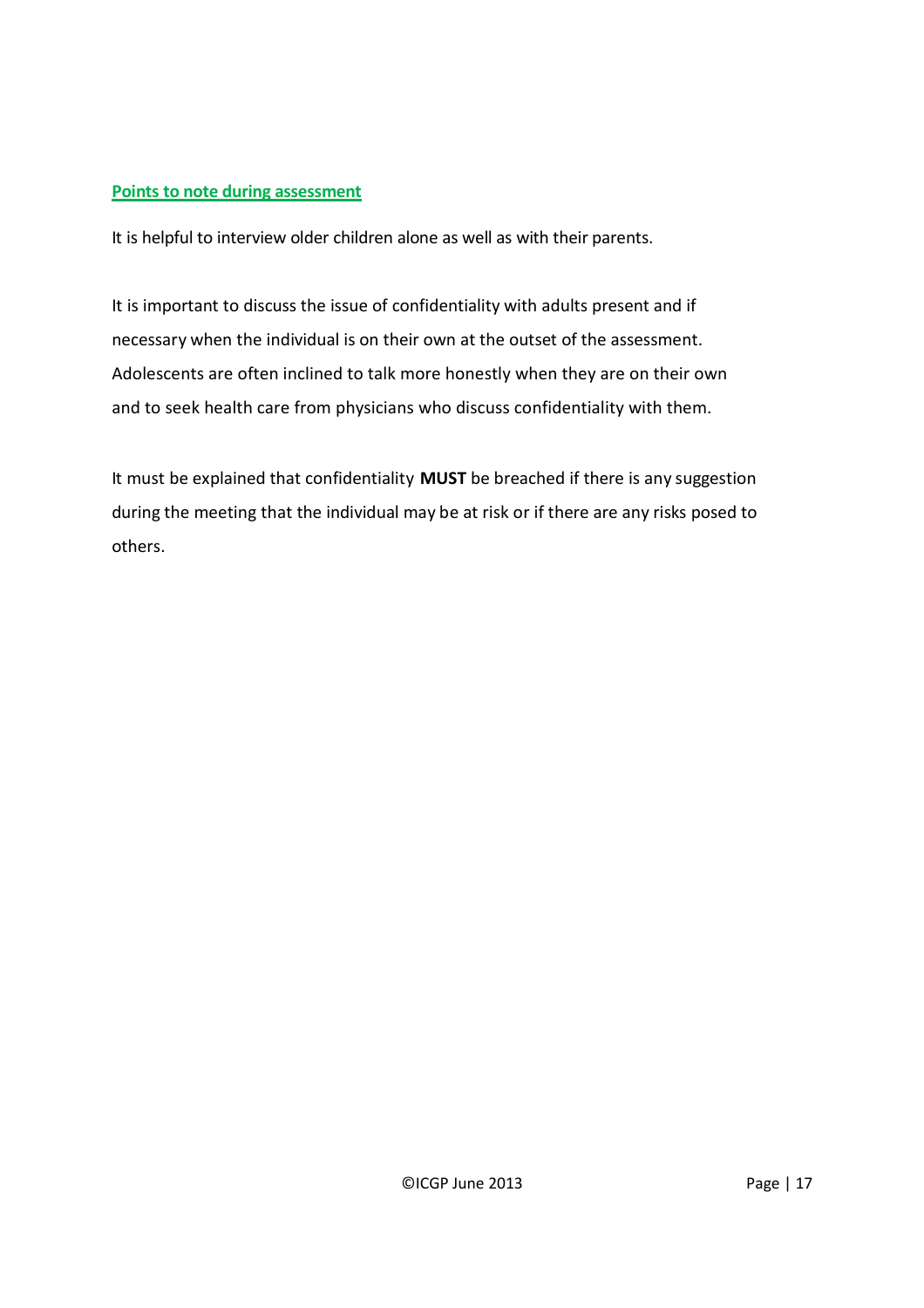#### **Appendix 3: Mental State Exam**

#### **Appearance**:

• Unkempt / agitated / suspicious / presence of physical anomalies or scars? o In young children, observe their level of attention and activity, interaction with parents, fine and gross motor skills, speech and language skills

#### **Behavior:**

- Stereotypical behavior, interest in environment
- Rapport
- Poor eye contact / unusual postures / tearfulness
- Depending on age, observe capacity to engage in symbolic (make believe) play, adjustment to change, attention and concentration

#### **Mood**:

- Ask how they subjectively describe their mood, then make a note of your objective description. Are they congruent?
- Affect:
	- o Reactive / blunted / labile/ hostile ?

#### **Thoughts**:

#### **Suggested questions**:

- 'Have you been feeling frightened or fearful recently?'
- 'Have you felt like something is going on behind your back?'
- 'Have you been concerned for your safety?'
- 'Have you felt that people are taking special notice of you or trying to hurt or harm you in some way?'
- 'Have you felt that inconsequential things are linked in some way or have a new special significance for you?'
- 'Have you felt that your thoughts were not your own, that thoughts are inserted or removed from your mind?'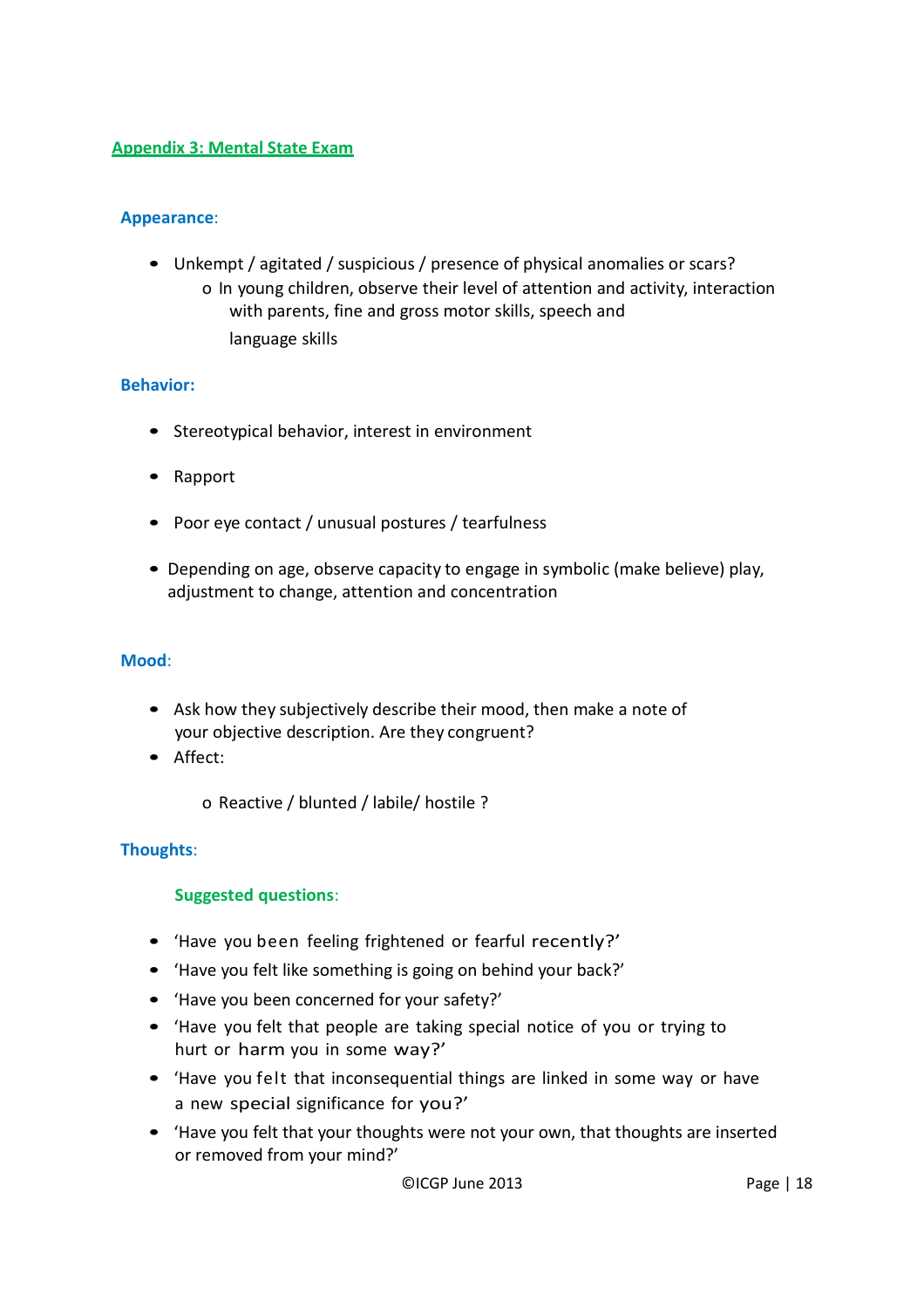# **Thought form**:

- Are the patient's sentences making sense to you?
- Is the flow of conversation logical and easy to follow?
- Is the flow speeded up or slowed right down?
- Is there a loss of rational connection between one thought and the next? If so, there could be formal thought disorder present? (this is a psychotic symptom)

#### **Perception**:

- 'Have your heard noises or voices when no one is around?' Try to normalise this question by explaining that this is not unusual, especially when falling asleep, awakening or when anxious?
- 'Is there more than one voice?'
- 'Do you hear them inside or outside your head?'
- 'Do they talk to you or about you?'
- 'Do the voices tell you to do things?'
- 'Can you resist doing what they tell you?'
- 'Do they ever comment on what you are doing as you are doing it?'
- Other modalities to be checked visual, tactile, olfactory and gustatory (very rarely seen in functional illness)

#### **Insight**:

- 'What do you think is behind all of these difficulties you are having?'
- 'What is your understanding of your current difficulties? Could it be due to your mind playing tricks on you?'
- 'Could it be due to stress?'
- 'Do you agree that a specialist opinion is a good idea?'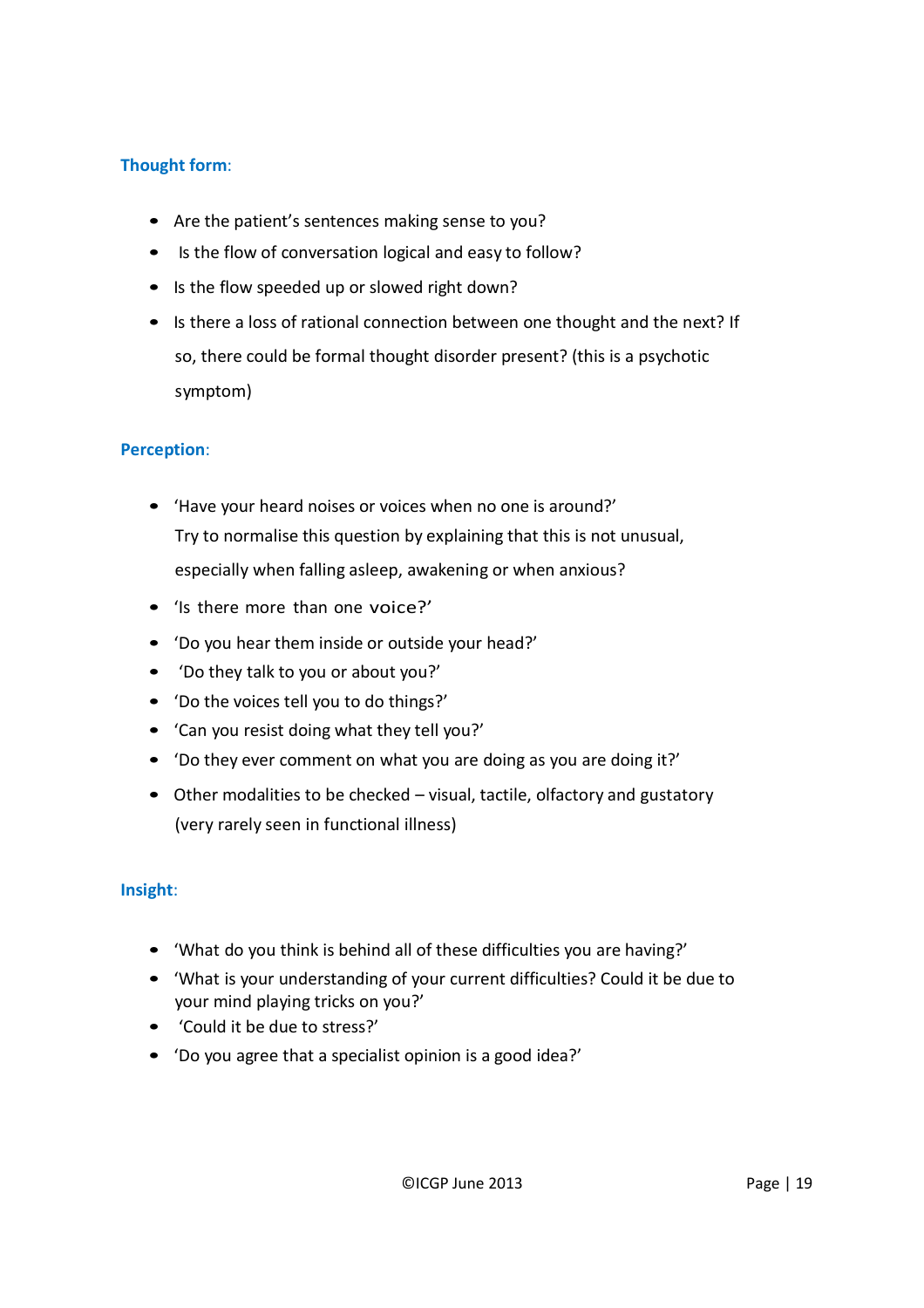#### **Appendix 4: Resources**

**Addiction Services:**

SASSY- Substance Abuse Service Specific to Youth 22, Mountjoy Square Dublin 1 Tel: 01 877 2300

YoDA- Youth Drug and Alcohol Service Glenabbey Building, Belgard Rd, Tallaght, Dublin 24 Tel 01 466 5040

#### **ADHD Support Groups:**

H A D D is a volunteer family support group. Dublin branch at Carmichael Centre for voluntary groups, Brunswick Street, Dublin 7 Tel: 01-8748349 Website: <http://www.hadd.ie/>

ADDISS is a UK based charity providing information and resources on ADHD Website[:www.addiss.co.uk/](http://www.addiss.co.uk/)

CHADD- American non-profit organization providing education, advocacy and support [www.chadd.org/](http://www.chadd.org/)

#### **Affective Disorders: Support Groups**

Aware – Irish support group for Depression and Bipolar Illness Website: [www.aware.ie](http://www.aware.ie/) Helpline Tel: 1890303302

The Samaritans: 24-hour crisis service Helpline1850 609090 (ROI); e-mail: [jo@samaritans.org](mailto:jo@samaritans.org) http://www.samaritans.org/talk\_to\_someone/find\_my\_local\_branch/ireland.aspx

#### **Autism Support Groups:**

The Irish Society for Autism. Headquarters at Unity Building, 16/17 Lower O'Connell Street, Dublin 1. Tel: 01-8744684 Website: <http://www.autism.ie/>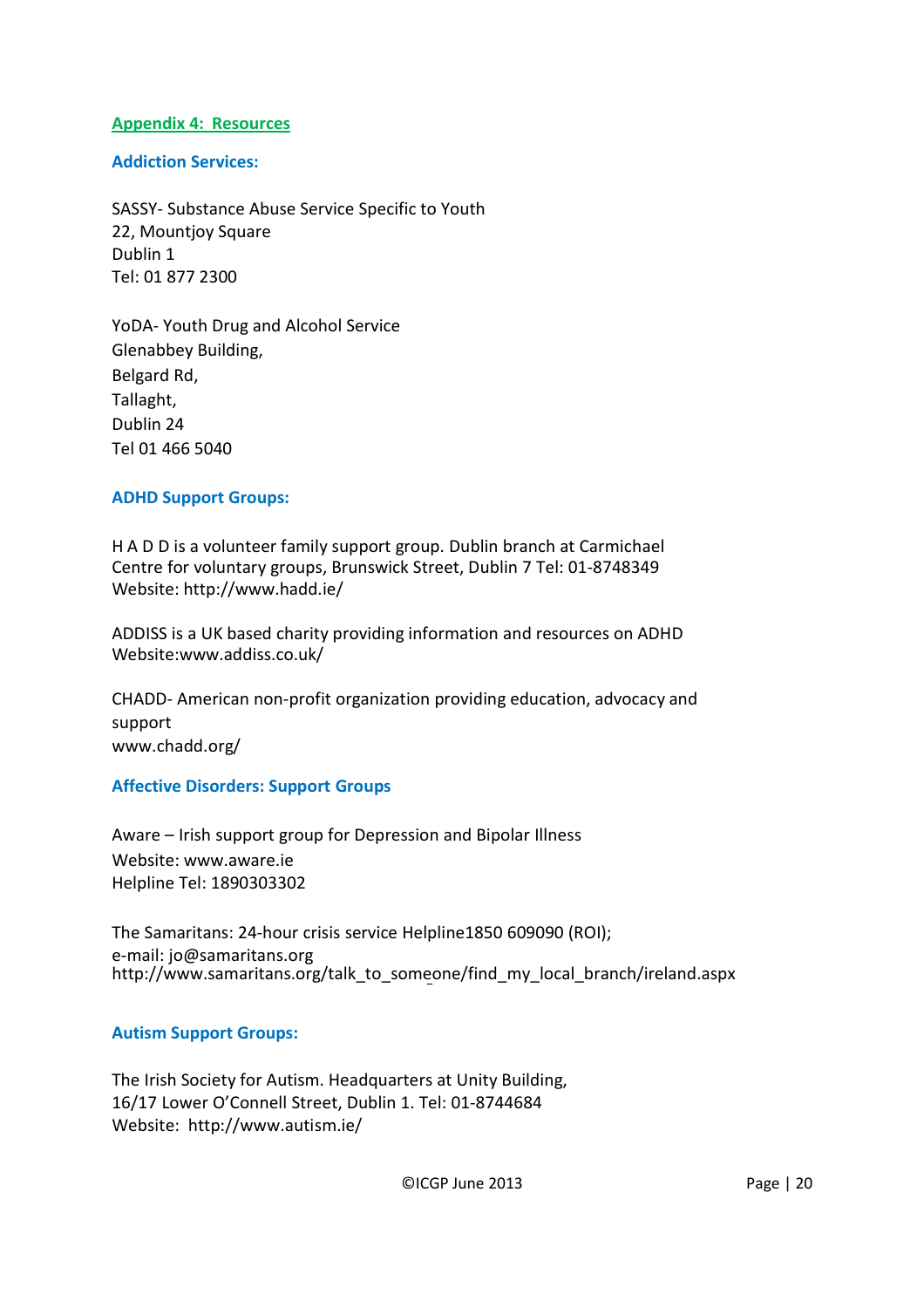ASPIRE - Asperger Syndrome Association of Ireland, Main office, Carmichael house, North Brunswick Street, Dublin 7. Tel: 01-8780027 Website: <http://www.aspire-irl.org/>

National Autistic Society – UK based website Websit[e: www.nas.org.uk](http://:%20www.nas.org.uk)

#### **Bereavement Services:**

Rainbows Ireland: Rainbows is a peer-support programme to support children, youth and adults who are grieving a death, separation or other painful transition in their family Rainbows Ireland, (National Office), Loreto Centre, Crumlin Road, Dublin 12Tel: (01) 473 4175 Fax: (01) 473 4177; Website: [www.rainbowsireland.com](http://www.rainbowsireland.com/)

#### **Eating Disorders Support Groups:**

BEAT – UK based charity for people with eating disorders and their families Websit[e: www.b-eat.co.uk/Home](http://:%20www.b-eat.co.uk/Home)

Spunout – Irish website for youth Website [: www.spunout.ie/health/Healthy-mind/Eating-disorders/Eating-](http://:%20www.spunout.ie/health/Healthy-mind/Eating-disorders/Eating-) disorders

Bodywhys – Irish national voluntary support group o Websit[e: www.bodywhys.ie/](http://:%20www.bodywhys.ie/) Telephone:1890 200 444 (lo-call helpline)

#### **General Information on Childhood Psychiatric Disorders:**

Royal College of Psychiatrists (UK) website with factsheet on various childhood psychiatric disorders– for parents and teacher[s](http://www.rcpsych.ac.uk/mentalhealthinfoforall/mentalhealthandgrowingup/13) <http://www.rcpsych.ac.uk/mentalhealthinfoforall/mentalhealthandgrowingup/13>

National Institute of Mental Health – American government website <http://www.nimh.nih.gov/health/topics/anxiety-disorders/index.shtml>

National Institute of Clinical Excellence: [www.nice.org.uk](http://www.nice.org.uk/)

FRIENDS in the United Kingdom and Ireland – school / clinic based website <http://www.friendsinfo.net/uk.htm>

Abut Our Kids – Child Study Center of New York University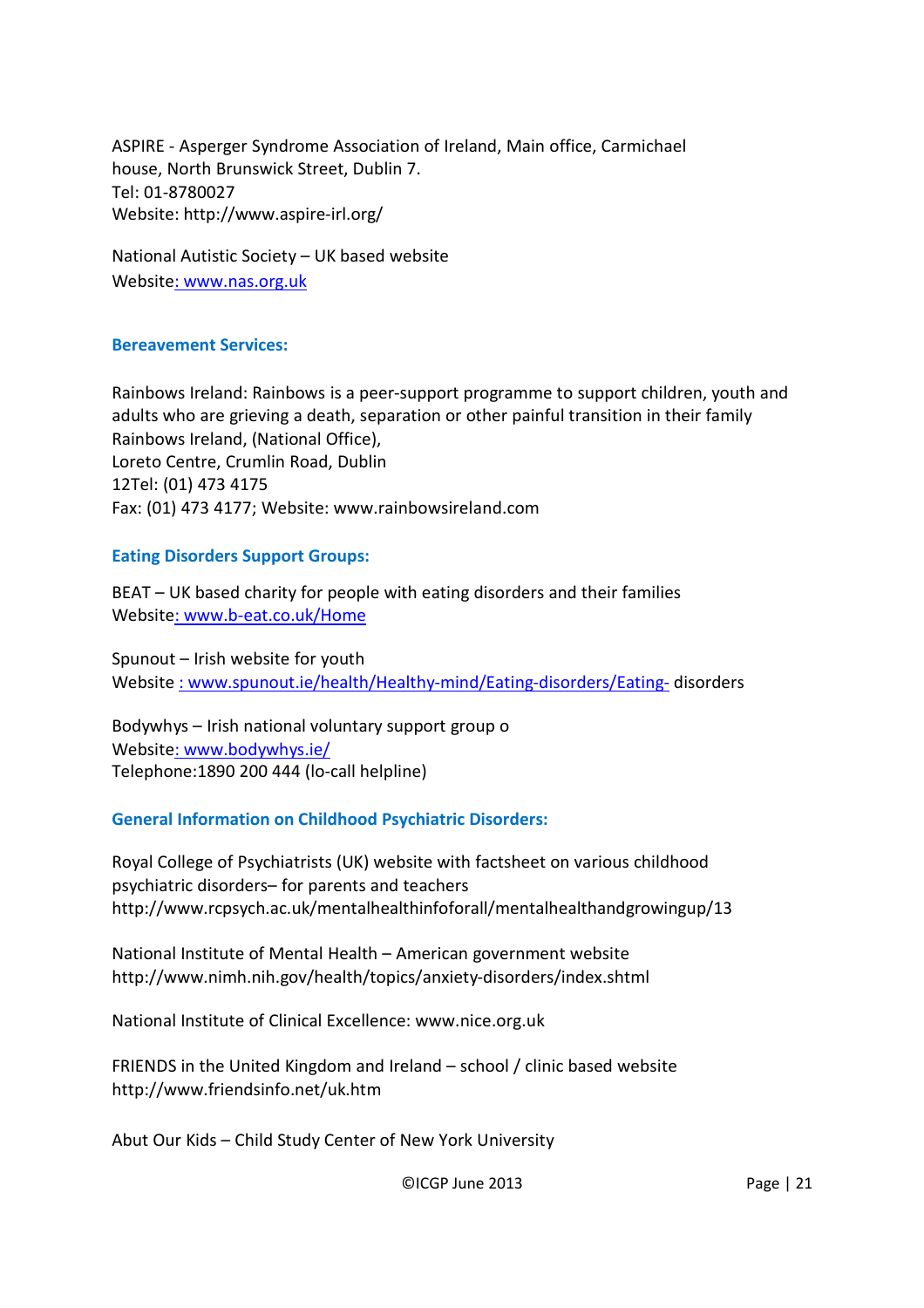<http://www.aboutourkids.org/>

Headspace – Australian website covering wide range of mental health issues <http://www.headspace.org.au/knowledge-centre/> American Association of Child and Adolescent Psychiatrists o Facts for families and Practice parameters for clinicians http:/[/www.aacap.org](http://www.aacap.org/)

Shine – Irish support group for disorders including Bipolar Affective Disorder and schizophrenia Website:<http://www.shineonline.ie/>

Rethink – UK based charity for mental illness Websit[e: www.rethink.org/](http://:%20www.rethink.org/)

Young Minds provides information and advice on child mental health issues. 102- 108, Clerkenwell Road, London EC1M 5SA. Parent's information service 08000182138. Website [: www.youngminds.org.uk](http://:%20www.youngminds.org.uk)

#### **NEPS: National Educational Psychological Services:**

24-27 North Frederick Street, Dublin 1 Tel 8892700; [Email:neps@neps.gov.ie](mailto:Email:neps@neps.gov.ie)

#### **Parenting Programmes:**

Barnardos National Database of Parenting Programmes Websit[e: www.barnardos.ie/training\\_and\\_resources/parenting.html](http://:%20www.barnardos.ie/training_and_resources/parenting.html)

Incredible Years :Evidence based prevention and intervention program Website: [www.incredibleyears.com](http://www.incredibleyears.com/)

**Psychosis:**

DETECT – Dublin East Pilot Programme – Information on psychosis Websit[e: www.detect.ie/](http://:%20www.detect.ie/)

#### **Tourette's Syndrome:**

Tourette Syndrome Association of Ireland Irish Support Group. Email: [info@tsai.ie.](mailto:info@tsai.ie) Helpline:0872982356 Websit[e: www.tsai.ie/](http://:%20www.tsai.ie/) - under construction Tourettes Action – UK support group Websit[e: www.tourettes-action.org.uk/](http://:%20www.tourettes-action.org.uk/)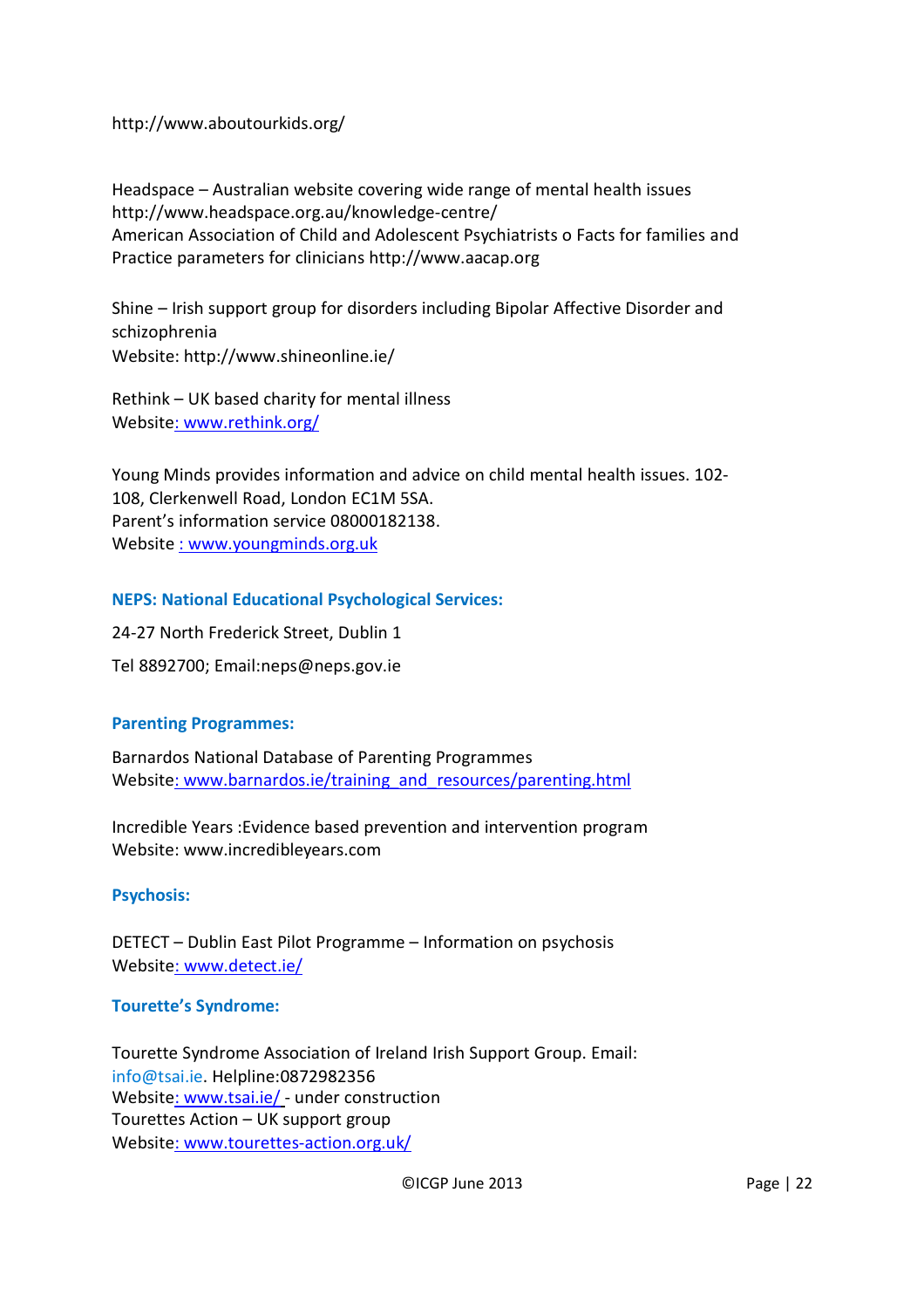National Tourette Syndrome Association – American group o Website : http://tsa-usa.org/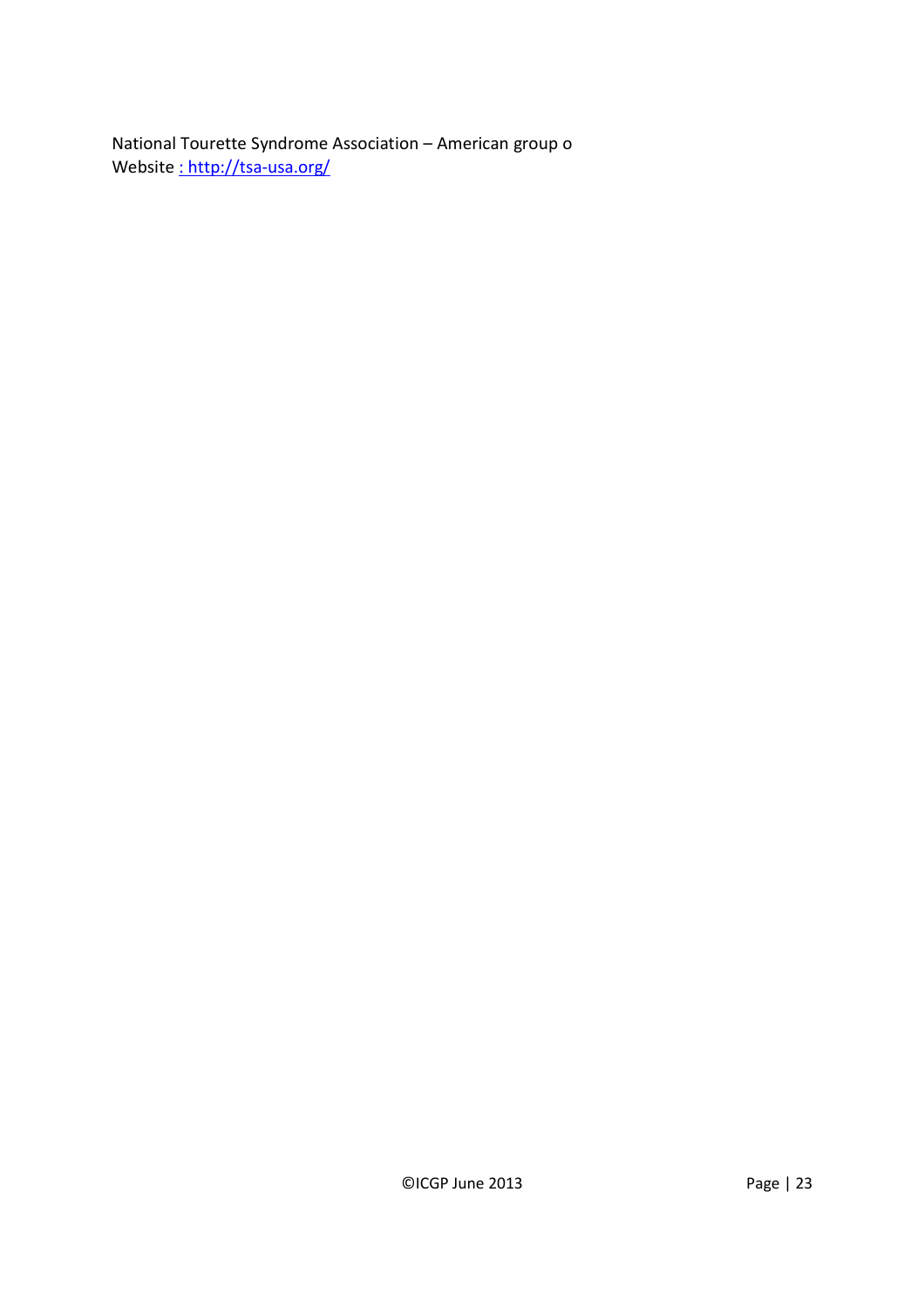#### **Appendix 5: References**

- 1. Green, H. Mc Ginnity A. Meltzer H, Ford T, and Goodman R. Mental health of children and adolescents in Great Britain 2004. Palgrave Macmillan, 2005.
- 2. Kessler RC, Berglund P, Demler O, Jin R, Merikangas KR, Walters EE. Lifetime prevalence and age-of-onset distributions of DSM-IV disorders in the National Comorbidity Survey Replication. Arch.Gen.Psychiatry 2005 Jun;62(6):593-602.
- 3. American Psychiatric Association (1994). Diagnostic and statistical manual of mental disorders (4th ed.). Washington, DC: American Psychiatric Association.
- 4. McGough JJ, Barkley RA. Diagnostic controversies in adult attention deficit hyperactivity disorder. Am.J.Psychiatry 2004 Nov;161(11):1948-1956.
- 5. National Institute for Health and Clinical Excellence. Attention Deficit Hyperactivity Disorder: Diagnosis and Management of ADHD in Children, Young People and Adults, 2008. P 231.
- 6. Jellinek MS, Snyder JB. Depression and suicide in children and adolescents. Pediatr.Rev. 1998 Aug;19(8):255-264.
- 7. Kessler RC, Avenevoli S, Ries Merikangas K. Mood disorders in children and adolescents: an epidemiologic perspective. Biol.Psychiatry 2001 Jun 15;49(12):1002-1014.
- 8. National Institute for Health and Clinical Excellence. Depression in Children and Young People: Identification and Management in Primary and Secondary Care, 2005; P. 127.
- 9. Sullivan C, Arensman E, Keeley HS, Corcoran P, Perry IJ. Young People's Mental Health: A report on the findings from the Lifestyle and Coping Survey, The National Suicide research Foundation and Department of Epidemiology and Public Health, University College Cork, 2004.
- 10. Connolly SD, Bernstein GA, Work Group on Quality Issues. Practice parameter for the assessment and treatment of children and adolescents with anxiety disorders. J.Am.Acad.Child Adolesc.Psychiatry 2007 Feb;46(2):267-283.
- 11. Birmaher B, Axelson DA, Monk K, Kalas C, Clark DB, Ehmann M, et al. Fluoxetine for the treatment of childhood anxiety disorders. J.Am.Acad.Child Adolesc.Psychiatry 2003 Apr;42(4):415-423.
- 12. Swanson SA, Crow SJ, Le Grange D, Swendsen J, Merikangas KR. Prevalence and correlates of eating disorders in adolescents. Results from the national comorbidity survey replication adolescent supplement. Arch.Gen.Psychiatry 2011 Jul;68(7):714-723.
- 13. Paul T, Schroeter K, Dahme B, Nutzinger DO. Self-injurious behavior in women with eating disorders. Am.J.Psychiatry 2002 Mar;159(3):408-411.
- 14. National Institute for Clinical Excellence. National Collaborating Centre for Mental Health. Eating Disorders. Core Interventions in the Treatment and Management of Anorexia Nervosa, Bulimia Nervosa and Related Eating Disorders. London, 2004.
- 15. Hibell, B., Guttormsson, U., Ahlström, S., Balakireva, O., Bjarnason, T., Kokkevi, A. and Kraus, L. The 2011 ESPAD Report: Substance use among students in 36 European countries, 2012.